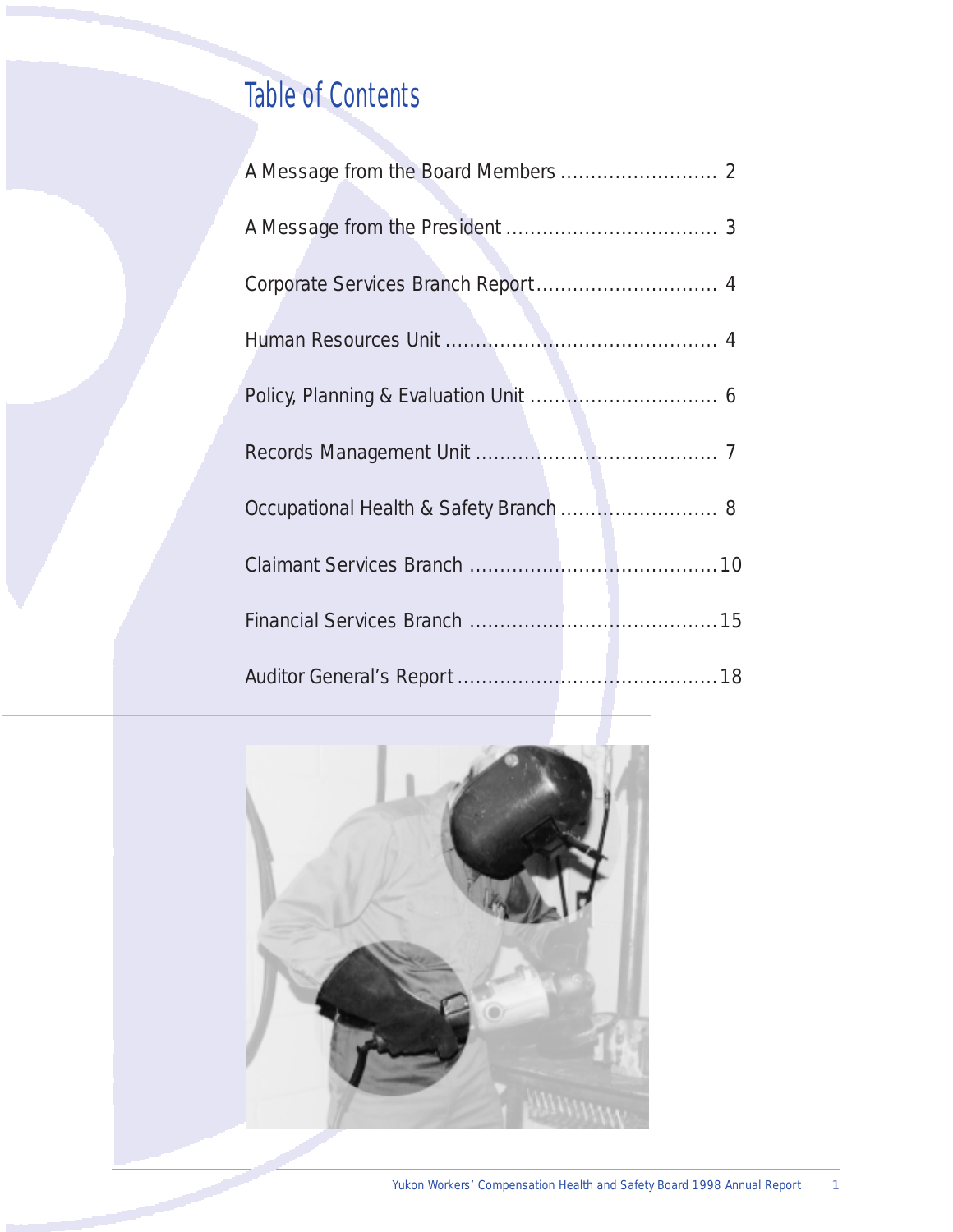# A message from the Members of the Board













Joe Radwanski

Karen Waroway Joe Radwanski Hank Ambrose John L Wright Arden Meyer David Hughesman

The last year provided the opportunity for experienced board Members to tackle the job of setting a course for the foreseeable future of the Board. We, in consultation with the staff and the stakeholders, engaged in an intensive strategic planning exercise that resulted in a strategic plan being approved by the Board in August 1999. We have conducted a thorough review of and made some significant changes in the manner in which we fulfill our financial investment responsibilities, and as a result, have experienced excellent investment returns. We have looked at our funding and can assure the stakeholders that we are adequately funded, while at the same time providing workers among the highest benefits and employers among the lowest assessment rates in Canada. This has been the tradition of the workers' compensation system since shortly after its inception, and it is one that we are determined to continue.

We have not lost sight of the fact that the vast majority of both workers and employers consider themselves well served by the workers' compensation system in the Yukon. We are firmly convinced that we are on the right track and we will continue the direction set and maintained by all previous Boards in maintaining a financially viable, effective, and efficient compensation system that meets the needs and expectations of the vast majority of its stakeholders. To ensure that we continue to keep in touch with our stakeholders we have established worker and employer advisory committees, and appointed eight members to each. These volunteer committees have already provided invaluable feedback to the Board. We are grateful to them for the work they have done, and the advice they have offered.

Finally, we began the work of developing a governance policy for the Board that will, for the first time in the history of the board, clearly define the respective roles, duties and responsibilities of the Board Members, president, and staff. The relationship and accountability of the Board to the Minister is necessarily a component of this governance work. We will see this work completed in the fall of 1999.

No message from the Board Members would be complete without recognizing, on behalf of all the Yukon workers and employers we represent, the dedication and work of the employees at the board. We thank them for a job well done and their commitment to continue a high level of service into the future.

John L. Wright **Chair**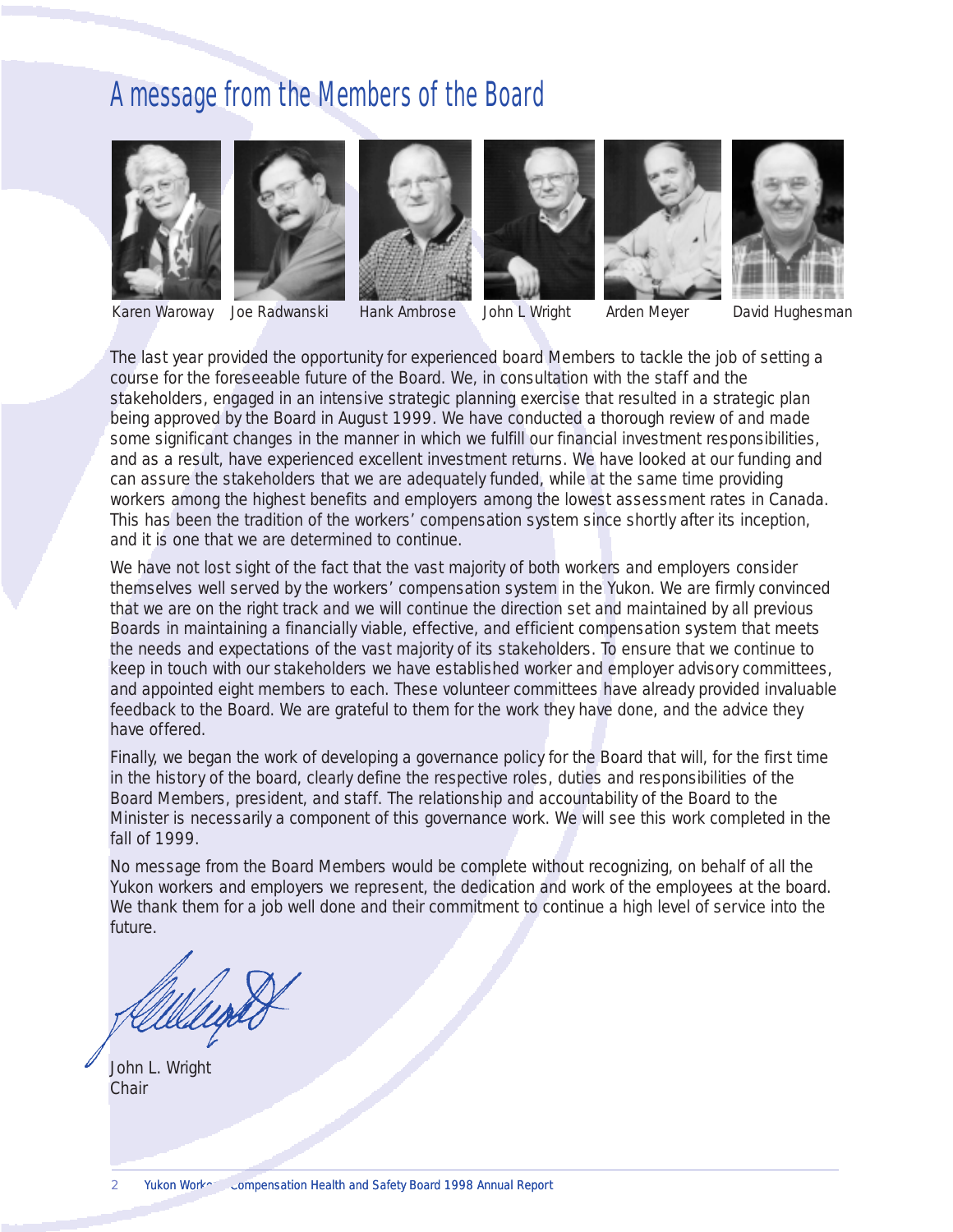# A message from the President



This past year was groundbreaking for the Yukon Workers' Compensation Health and Safety Board. It marked the beginning of our new approach to working with you—the stakeholders. During the year, several major initiatives were undertaken to clearly define our strategic plan, our financial standing, and our preparedness for the Year 2000, each critical for taking us into the next millenium.

Our strategic planning process saw the development of a draft strategic plan with involvement of staff and stakeholders. This plan represents a statement of principles, core values, core strategies, and initiatives at a high level, while still being directly transferable to the day-to-day activities of all of us in the organization. In November and December we discussed the draft plan with you. We received comments and recommendations from you, which we have attempted to include in the final version. In 1999 the Board will approve the strategic plan, and with its approval and implementation, a new

approach to working with you will become the mandate of the organization.

In 1998 we worked to more clearly define the financial standing and state of the compensation fund by undertaking a thorough actuarial review of the benefits liabilities. This review resulted in changing the amount of money set aside in the Benefits Liability Reserve. Other impacts of our review were the creation of a Prevention & Benefit Enhancement Reserve as well as an increase in the Rate Stabilization/Rate Transition Reserve. These findings and conclusions were confirmed with you through our consultations in November and December. When you review the financial statements, you will see the results of these revisions, and the positive impact they should have on your fund.

At your request, we also undertook a review of the classification structure and assessment rates for the Yukon. The classification structure used until now has been in force since the mid-1970s. Although it was appropriate at that time, it no longer reflects the economic realities of the Yukon. During November and December, we met with you and discussed various options for our classification structure and assessment rates. We have received a great deal of information and suggestions from you, and as a result, the Board will announce a new classification and assessment rate structure in 1999.

To complete this round of financial evaluation and planning we will develop and implement new policies dealing with funding and investments in 1999. Completion of these initiatives will set the board's financial standing and planning on solid ground.

Lastly, we began actively consulting with you, the stakeholder, in 1998. This was an initiative long overdue and as president, I am committed to continuing our consultations. I will maintain an open door to hear your comments, concerns and most importantly—your recommendations. I look forward to the year ahead and the positive changes we will jointly make to continually improve our organization.

Tony Armstrong President and Chief Executive **Officer**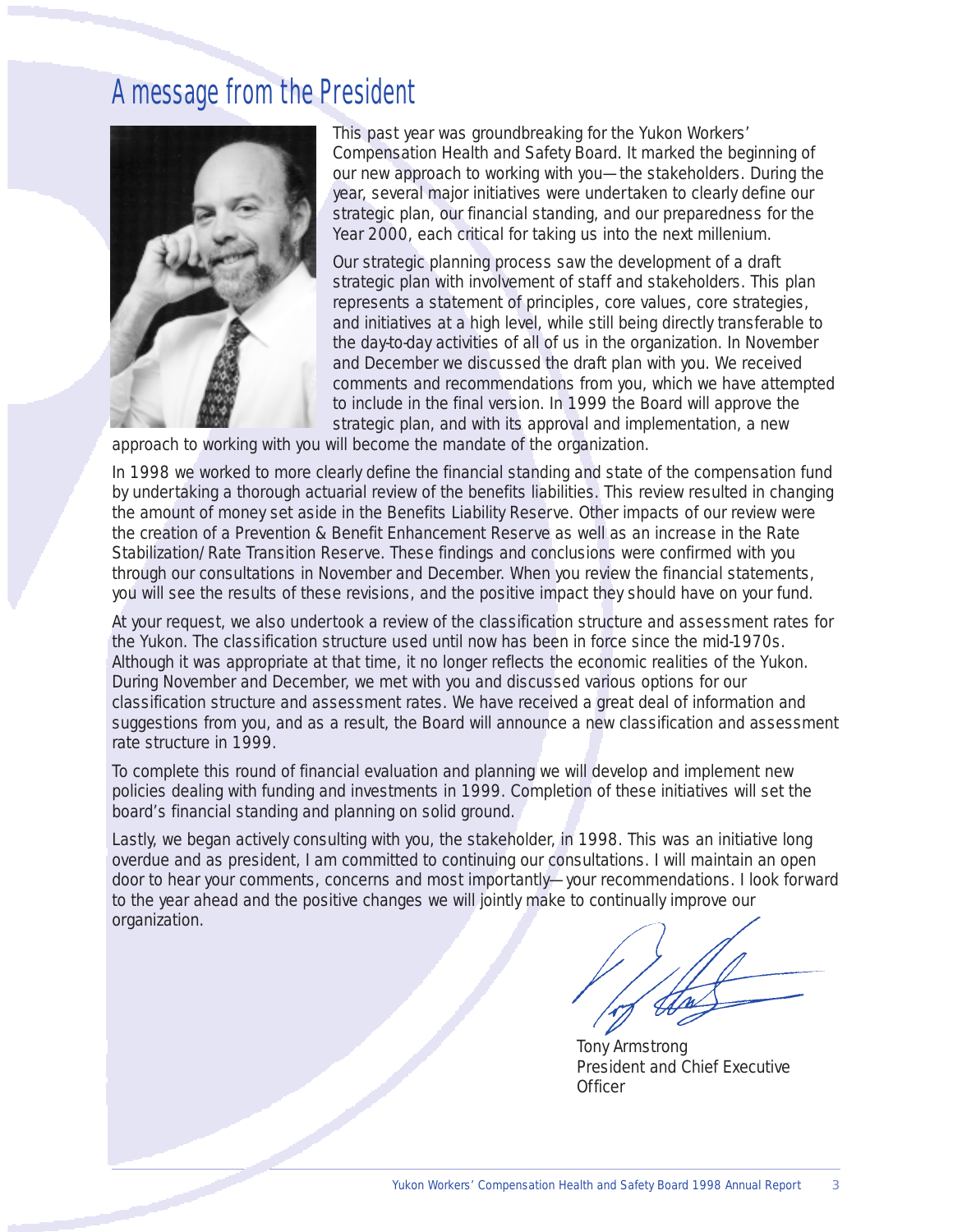# Corporate Services Branch

The Corporate Services Branch provides support to the entire board, and, until late 1998, was comprised of four units: human resources; records management; policy, planning, and evaluation; and systems administration. In December, the systems administration unit was moved to the financial services branch. This move was part of an organizational restructuring that aligned board operations with the strategic plan.

### Human Resources Unit

In 1998, the focus of the Human Resources Unit was on corporate training and professional development activities for board members and staff. The goal was to ensure that everyone at the board has the knowledge and skills required for providing quality service to our clients.

Our work environment is challenging. Staff members have to be ready to fairly interpret legislation and meet the demands of an ever-changing workplace. They must be aware of advances in medical technology and emerging issues related to compensation. They also need a wide variety of interpersonal skills and strong communication abilities.

Sessions on upgrading computer skills, communications, and board operations formed the majority of our training courses. A new initiative was the provision of regular training sessions by in-house resources such as the medical consultant and policy unit staff.

The unit also recruited and selected staff for the vacancies that occurred over the year, managed the facility and responded to an increasing number of access-to-information inquiries. In addition, the unit has been heavily involved in reviewing and analyzing the corporate structure, to bring it in line with the strategic plan.

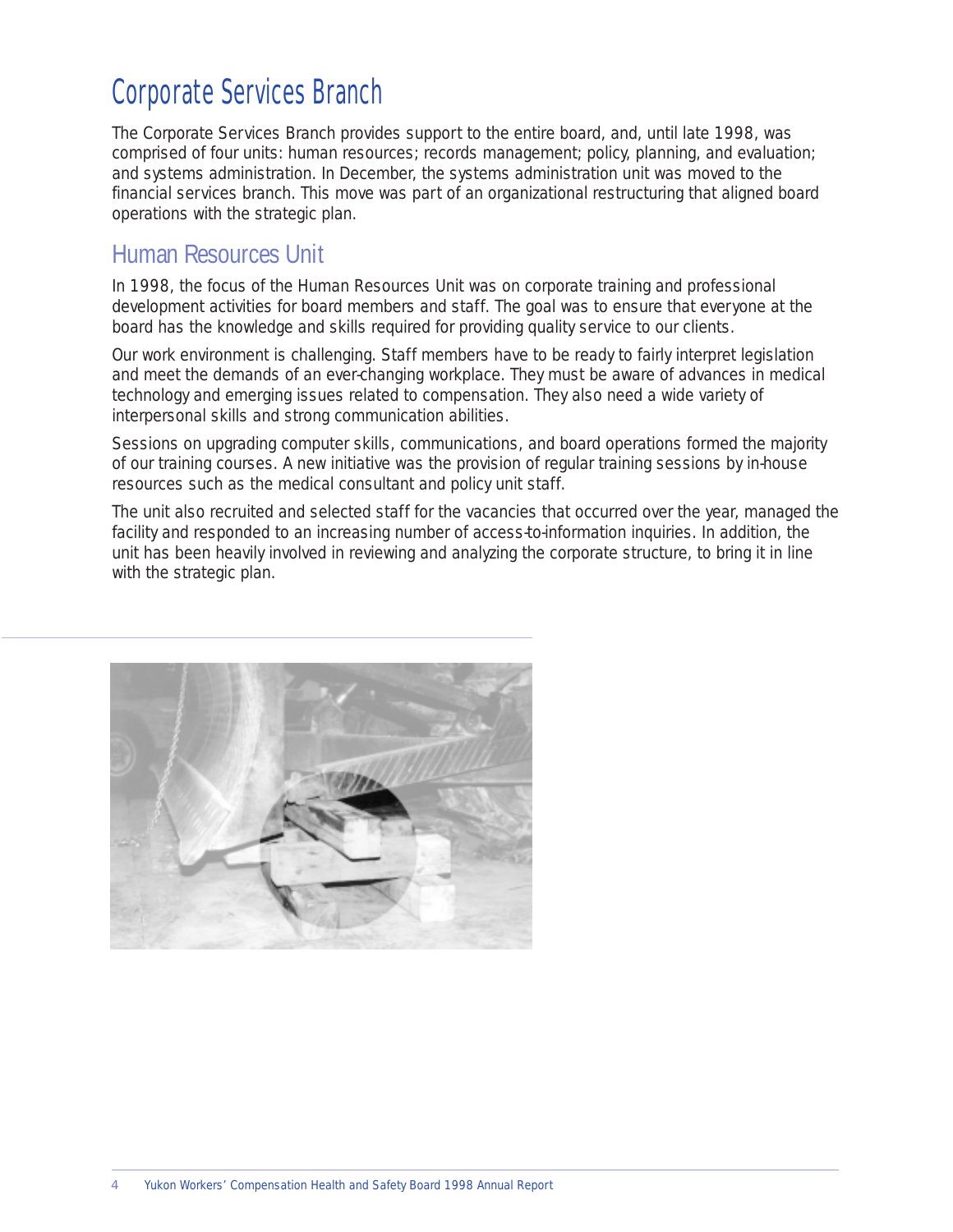### Yukon Workers' Compensation Health and Safety Board Staff training/ education report: January 1998 – December 1998

| <b>CATEGORY</b>                                                            | <b>COURSE NAME(S)</b>                                                                                                                                                                                        | <b>OFFERED BY</b>                                                                                                                                                  | <b>COURSE</b><br><b>HOURS</b>                 | <b>STAFF</b><br><b>ATTENDING</b>                  |
|----------------------------------------------------------------------------|--------------------------------------------------------------------------------------------------------------------------------------------------------------------------------------------------------------|--------------------------------------------------------------------------------------------------------------------------------------------------------------------|-----------------------------------------------|---------------------------------------------------|
| <b>COMPUTER</b>                                                            | Internet Introduction and Research Techniques,<br>Word, Levels 1, 2, & 3, Outlook<br>Introduction, & Champions, Access, Excel<br>Levels 1,2,&3, Power Point Introductory &<br>Advanced, 2 Athabasca courses. | Staff Development, On-Site<br>Tutoring, and Athabasca<br>University                                                                                                | 954                                           | 22                                                |
| <b>TOTAL</b>                                                               |                                                                                                                                                                                                              |                                                                                                                                                                    | 954                                           | 22                                                |
| <b>TRAINING</b><br><b>SPECIFIC TO</b><br><b>BOARD</b><br><b>OPERATIONS</b> | Access to Information<br>Policy Information & Reference Tools<br><b>NWISP</b><br>International Jurisdiction Agreement                                                                                        | Staff Development<br>YWCHSB Policy Staff<br>YWCHSB - Contract<br>Consultant<br>YWCHSB - Contract                                                                   | 66<br>42<br>154<br>189                        | 11<br>28<br>7<br>9                                |
|                                                                            | Foundations of Administrative Justice                                                                                                                                                                        | Staff Development and Yukon<br>College                                                                                                                             | 390                                           | 13                                                |
|                                                                            | Association Workers' Compensation Boards<br>of Canada College<br>Medical                                                                                                                                     | AWCBC<br>YWCHSB - Medical                                                                                                                                          | 198<br>37                                     | 9<br>8                                            |
|                                                                            |                                                                                                                                                                                                              | Consultant                                                                                                                                                         |                                               |                                                   |
| <b>TOTAL</b>                                                               |                                                                                                                                                                                                              |                                                                                                                                                                    | 1,076                                         | 85                                                |
| <b>BUSINESS SKILLS</b><br><b>TRAINING</b>                                  | Records Management                                                                                                                                                                                           | ISB - Steve Hagerman, and<br>YWCHSB - Records Manager                                                                                                              | 103                                           | 13                                                |
|                                                                            | Contracting<br>Priority Management                                                                                                                                                                           | Gov. Services<br>Staff Development                                                                                                                                 | 2<br>28                                       | 1<br>2                                            |
|                                                                            | Surveys                                                                                                                                                                                                      | Staff Development                                                                                                                                                  | 15                                            | $\mathbf{1}$                                      |
| <b>TOTAL</b>                                                               |                                                                                                                                                                                                              |                                                                                                                                                                    | 148                                           | 17                                                |
| <b>COMMUNICATIONS</b> Voice Mail                                           | Plain Language<br>Writing Skills<br><b>Public Consultations</b><br>Conflict Resolution/Negotiation/Mediation<br>Process Facilitation<br>Spanish (Course taken privately)<br>French for Beginners             | <b>NWTel</b><br>Staff Development<br>Staff Development<br>Staff Development<br>Staff Development<br>Staff Development<br>Yukon College<br>French Language Services | 8<br>6<br>15<br>10.5<br>109<br>21<br>21<br>45 | 4<br>$\overline{2}$<br>2<br>3<br>6<br>1<br>1<br>1 |
| <b>TOTAL</b>                                                               |                                                                                                                                                                                                              |                                                                                                                                                                    | 2220                                          | 20                                                |
| <b>LEADERSHIP</b>                                                          | Site Manager<br>Leadership & Communications for Women<br>Introduction to H.R. Management<br>Coaching                                                                                                         | Staff Development<br>Staff Development<br>Staff Development<br>Staff Development                                                                                   | 16<br>14<br>63<br>14                          | 2<br>1<br>3<br>$\overline{2}$                     |
|                                                                            | Supervisory Skills<br>Dealing With Change, Managing Change,<br>Challenge of Change<br><b>Establishing Performance Expectations</b>                                                                           | <b>Staff Development</b><br>YWCHSB - Consultants and<br>Conferences<br>YWCHSB - Staff                                                                              | 235<br>30.5<br>49                             | 6<br>2<br>7                                       |
|                                                                            | Innovations (Leadership Satellite)<br>Worldwide Lessons in Leadership<br>Successfully Managing People                                                                                                        | Development Consultant<br>Yukon College<br>Yukon College<br><b>Staff Development</b>                                                                               | 6<br>28<br>21                                 | 1<br>4<br>$\mathbf{1}$                            |
| <b>TOTAL</b>                                                               |                                                                                                                                                                                                              |                                                                                                                                                                    | 476.5                                         | 29                                                |
| <b>TECHNICAL AND</b>                                                       |                                                                                                                                                                                                              |                                                                                                                                                                    |                                               |                                                   |
| <b>SAFETY</b>                                                              | Behaviour Based Safety                                                                                                                                                                                       | YWCHSB - Contract<br>Consultant                                                                                                                                    | 44                                            | 4                                                 |
|                                                                            | WHMIS, Gas Plant Training, Object-Oriented<br>Design and Java, Investigative Techniques<br>Defensive Driving                                                                                                 | YWCHSB, YTG, ISB, RCMP<br>YTG -OHS (Staff<br>Development)                                                                                                          | 112<br>2                                      | 5<br>1                                            |
|                                                                            | <b>Street Smart</b>                                                                                                                                                                                          | YTG- OHS                                                                                                                                                           | 7                                             | 1                                                 |
| <b>TOTAL</b>                                                               |                                                                                                                                                                                                              |                                                                                                                                                                    | 165                                           | 11                                                |
| <b>OTHER</b>                                                               | Pre-Retirement<br>EMO<br>Land Claims                                                                                                                                                                         | Staff Development<br>EMO<br>Staff Development                                                                                                                      | 66<br>15<br>47.5                              | 3<br>1<br>2                                       |
| <b>TOTAL</b>                                                               |                                                                                                                                                                                                              |                                                                                                                                                                    | 128.5                                         | 6                                                 |
|                                                                            | The following training was done by staff who have left YWCHSB.                                                                                                                                               |                                                                                                                                                                    |                                               |                                                   |

Computer: 71 hours Communication – Conflict Resolution: 45 hours Other: - Land Claims 7.5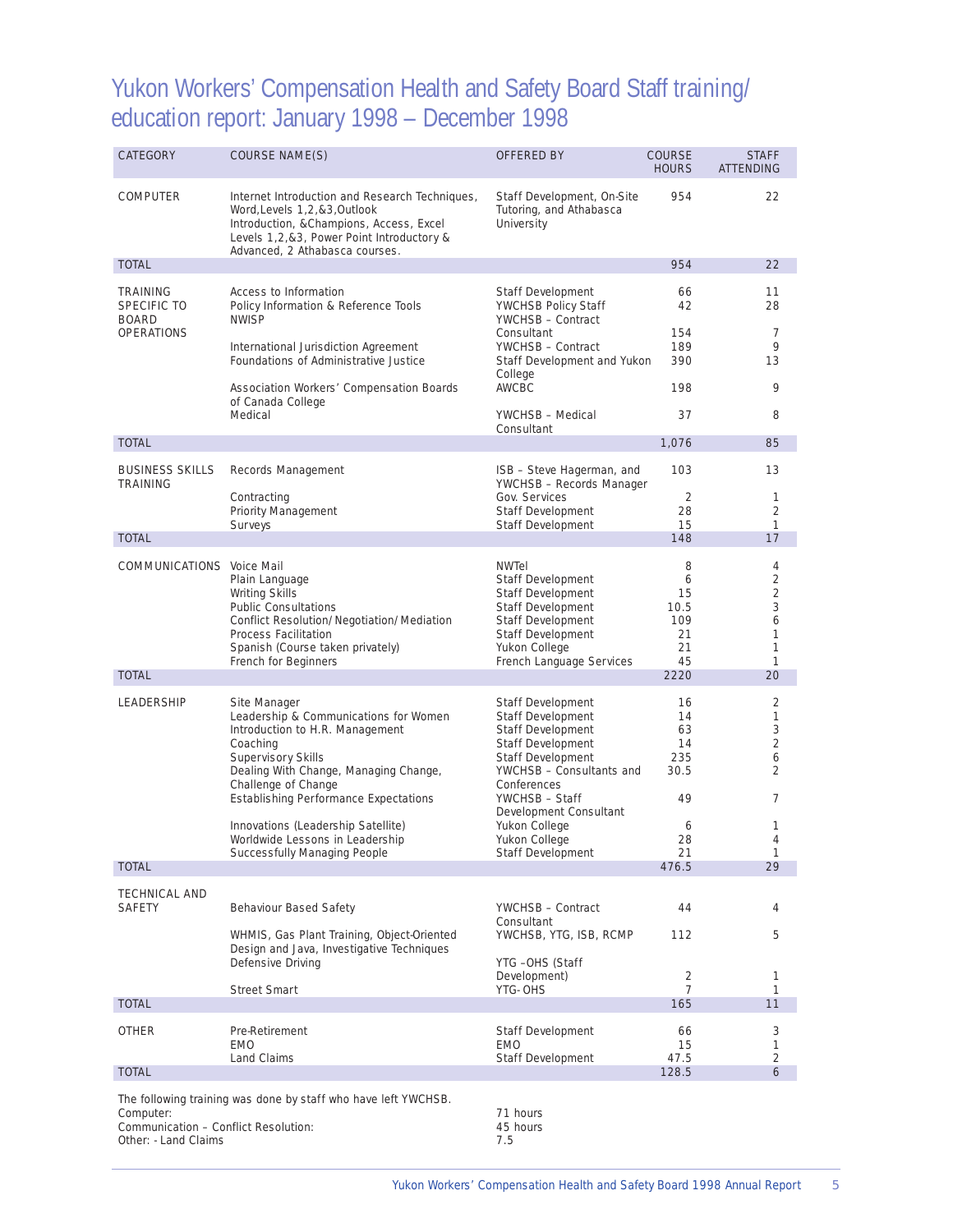# Policy Planning & Evaluation Unit

### Responsibilities and Duties

The primary role of the Policy Planning and Evaluation Unit is to coordinate, research, analyze and develop policies under the direction of the president of the board. The unit also develops the directives and procedures that affect all branches of the board; and it provides policy and legal interpretations and advice to the board's staff.

### Project Activities

In 1998, the unit participated in an analysis of administrative costs and initiated a security assessment. It conducted training and information sessions for staff on policy issues and assisted with the development of a training program for Internal Review Committee members. A series of information sessions were also delivered to clients.

In the past year, the unit continued with a comprehensive review of the existing appeal process. With expert advice, it performed calculations to project the annual earnings of 90 percent of Yukon workers to the year 2003, as required by the Workers' Compensation Act. The unit was also an active participant in the board's strategic planning process and it played a key role in developing and implementing the board's web site.

### Research Activities

Over the last year, the unit researched over a dozen subjects including adjudicator and appeal panel training; appeals policies, practices and procedures; attachment, assignment, set-off, recovery and transfer; and compensation for personal property. It also gathered information on designated workers (Bill #40); elections officers; forest-fire fighting personnel; indemnification; non-resident workers and employers; pecuniary loss; resident workers on temporary assignment outside; retroactive deeming; statutory limitations; subrogated claims; volunteer structural fire fighters; and volunteers in general.

### National and International Surveys

In 1998, the unit participated in 23 national and international surveys including ones conducted by the Association of American State Compensation Insurance Funds, Association of Workers' Compensation Boards of Canada, Canada Pension Plan, Canada-Yukon Business Centre, Canadian Institute for Health Information, Canadian Payroll Association, Canadian Restaurant & Foodservice Association, Human Resources Development Canada, International Association of Industrial Accident Boards and Commissions, Royal Commission on Workers' Compensation of British Columbia, and U.S. Chamber of Commerce.

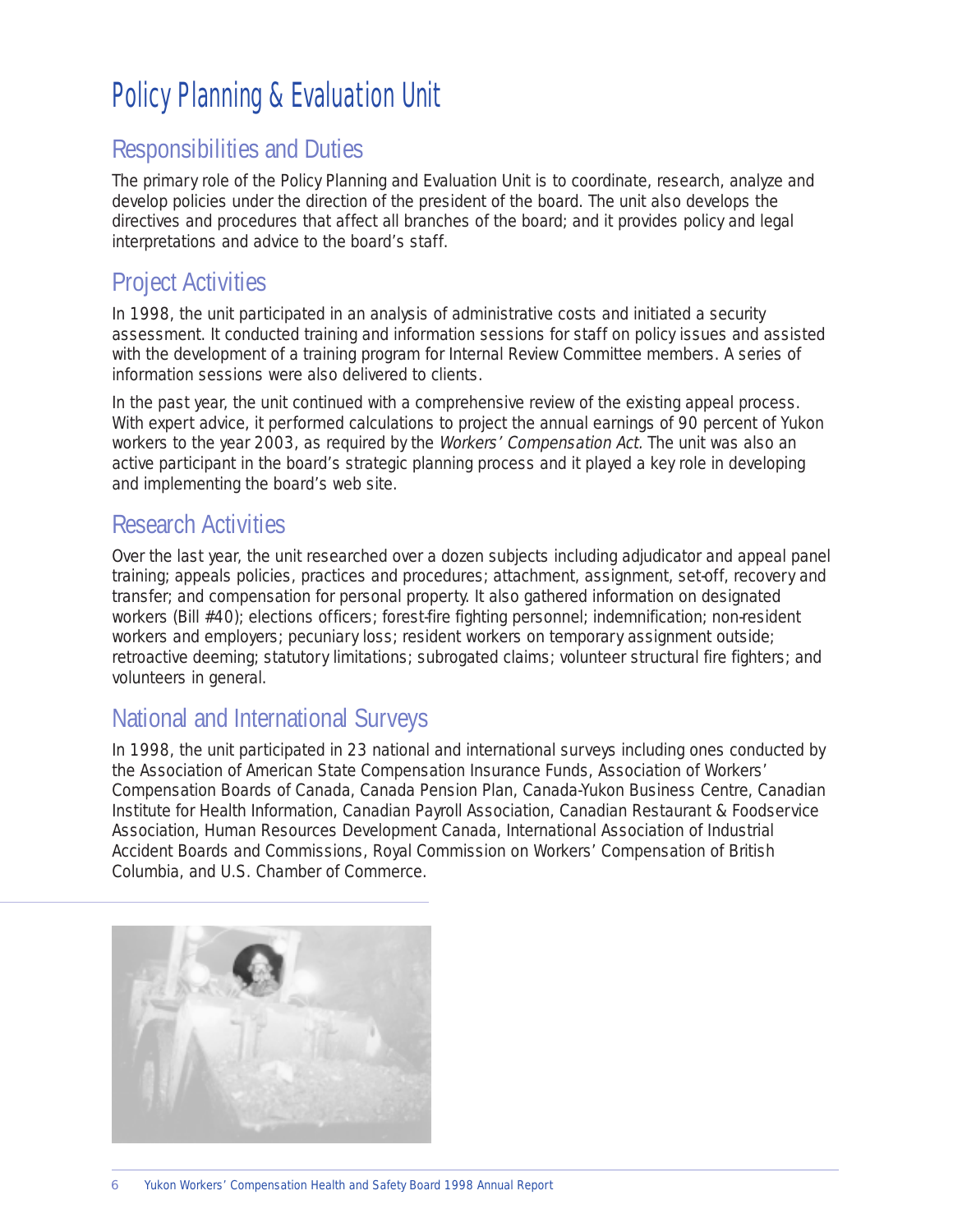# Policies under Development or Review

During the last year, the unit reviewed policies on the following subjects: the Appeal Panel counsel; average weekly earnings; board and staff travel; contractors, independent operators; development and application of board policy; reviews and appeals; sole proprietors.

Policies were revoked on members of the legislature, employers in more than one industry, full or part-time employees, minimum assessment, audit procedures, management companies, collection of assessments, penalties and assessments payable.

### Board Orders

Two Board orders were approved in 1998: the maximum wage rate for 1999 and the maximum assessable earnings for 1999.

### Policy and Legislative Interpretation and Advice

Throughout the last year, the unit helped over 200 internal and external clients with a wide range of workers' compensation and occupational health and safety issues.

# Records Management Unit

During 1998, the management team decided to implement the Yukon Government's standard records classification system. Work began on phase one – planning and implementing the Board's operational records management program. The records manager worked on the development of the program, and user acceptance, by providing in-house training on the new corporate classification system. The board library was automated and added to the web site home page for ready access by all staff and interested readers. The unit also experienced a significant increase in the number of releases of information from workers, employers, the worker advocate, the appeal panels and the ombudsman.

### Records Management Unit Statistics

Release of Information Requests - 1998

| Period     | Advocate | Workers Workers Employer Ombudsman *ATIPP *APC *Other |                               |  | *Total |
|------------|----------|-------------------------------------------------------|-------------------------------|--|--------|
| Jan-Dec 58 | 133      |                                                       | $\overline{2}$ $\overline{3}$ |  | -202   |

\*ATIPP – Access to Information and Protection of Privacy

\*APC – Appeal Panel Counsel

\*Inter-jurisdictional Agreement Reviews

\*In 1997, there were 110 requests for information.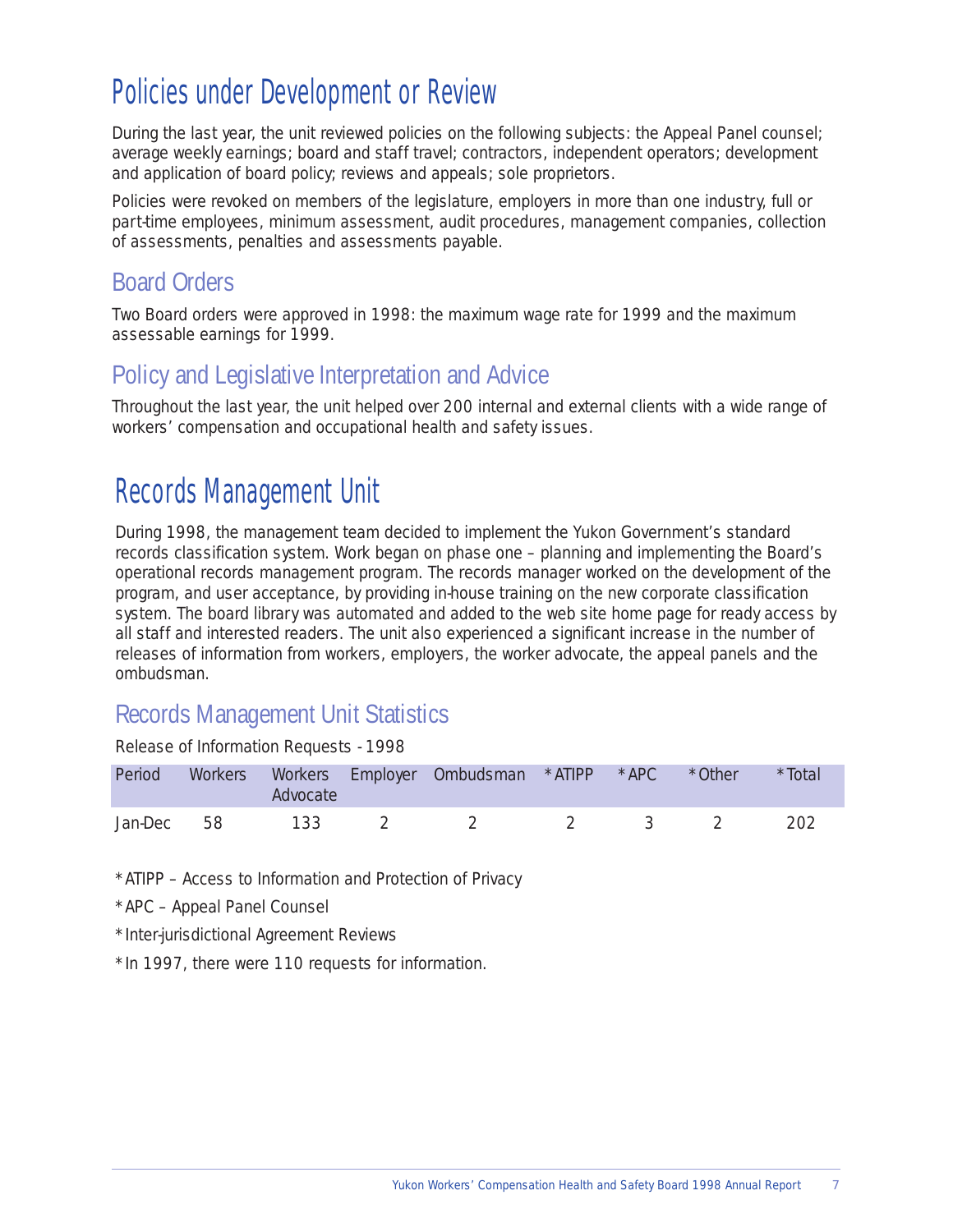# Occupational Health and Safety (OHS) Branch

### Worksite inspections

The purpose of an inspection by OHS is to provide direction and education, when it is needed, to employers and workers, and to ensure that the workplace parties are carrying out their responsibilities for worker safety. Employers, supervisors, and workers are responsible for controlling hazards, preparing for emergencies, and ensuring proper training for their work environment.

There was a special focus during the summer of 1998 on mobile equipment and scaffolds. A consulting inspector provided detailed inspections and education services for owners of fixed and mobile cranes, hoists, loaders, excavators, and bulldozers, just to name a few. Scaffolds, ladder jacks and other temporary work platforms were also carefully examined for proper construction.

### Serious Injury, Serious Accident and other Investigations

Some of the investigations conducted by the OHS were incidents of serious injuries, or incidents that had the potential for serious injury, including death. Others were based on complaints, or were in response to concerns over workplace hazards that may have had implications for disability.

### Occupational Health Surveys

In 1998, there were investigations related to chemicals, ergonomics, air quality, noise, light, temperature, and other health concerns. In addition, the Radiation Protection Branch of Health Canada conducted inspections on all dental facilities to ensure compliance with the Radiation Protection Regulations. WCHSB and the Yukon Department of Health shared the costs for this service.

### Education and Training

A total of 250 students participated in 23 courses delivered by the branch.

A contract was given to Yukon College to examine the feasibility of a Supervisor's Safety Training Program. This contract concluded that there is both a need, and a sufficient interest by industry, municipal, territorial, and first nations governments to have supervisors in moderate to high-risk industries take this type of training. The course is being developed and will be ready in 1999.

### Hazard Awareness

The Whitehorse Trade Show, Dawson Gold Show, and Watson Lake Fall Fair were events where the public had the opportunity to meet WCHSB staff and discuss aspects of the board's activities.

Two seminars focussed on specific topics this year and provided participants with detailed information. "Health Hazards in Welding" was attended by 20 welders and mechanics in the field. We also presented a course on "Behavior Based Safety" to participants.

Radio and print ads provided awareness of the hazards of scaffolds, the proper operation of ATVs, and the importance of annual hearing testing, as well as other issues.

### Consultation and Information Services

The OHS staff provides extensive consultation services to our clients. In 1998, the unit responded to 833 requests for information. They also performed on-site discussions on health and safety issues, problems, and solutions.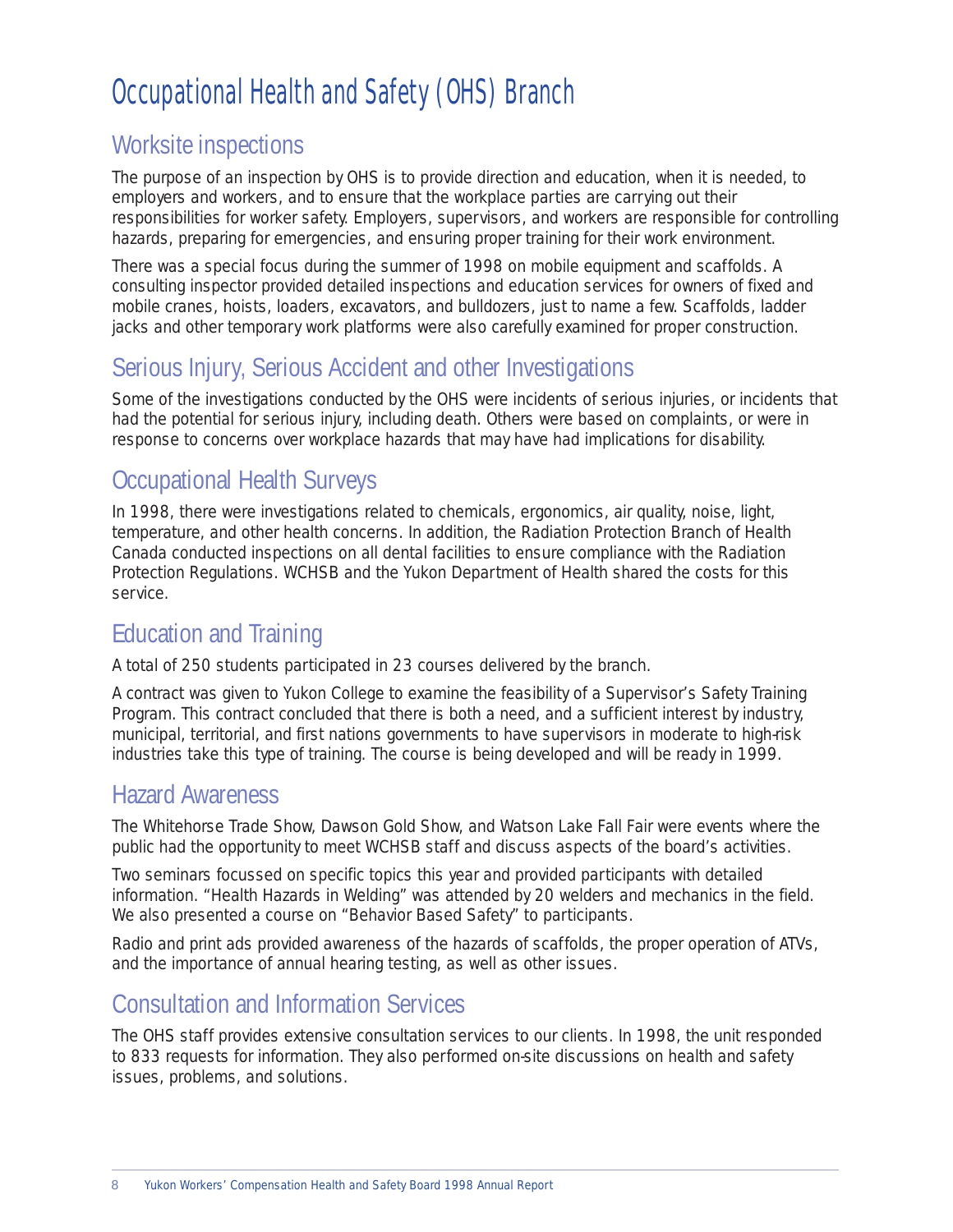

### Regulation Development and Review

In 1998, consultations were held with industry and labour groups, and new oil and gas regulations were developed.

The General Safety Regulations and Mine Safety Regulations were also extensively reviewed by the branch, and drafts are being developed. The drafts will be ready for public consultation in 1999.

### OHS Stats:

| (87 concerned the potential<br>for serious injury or death)                                                 |
|-------------------------------------------------------------------------------------------------------------|
| Occupational Health Investigations 45<br>(chemicals, ergonomics, air quality,<br>noise, light, temperature) |
| OHS courses delivered to workers<br>(250 participants)                                                      |
| Seminars conducted (90 participants)  2                                                                     |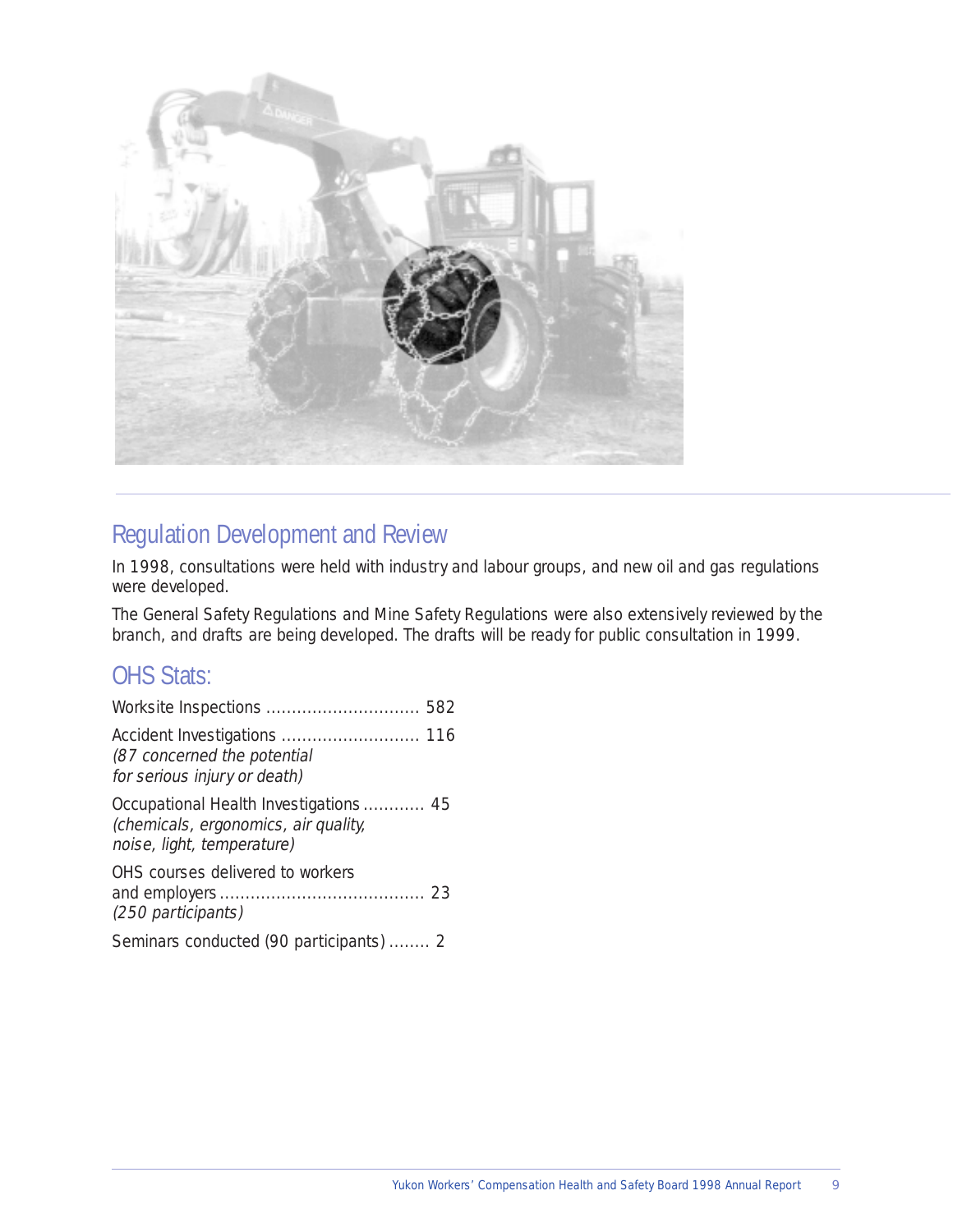# <span id="page-9-0"></span>Claimant Services

In 1998, the focus at Claimant Services was on improving care management services for injured workers. Efforts were undertaken to ensure that care management teams of adjudicators and rehabilitation counsellors were effective in assisting injured workers to recover from their injury and return to work. Training was provided in administrative law, policy interpretation, vocational rehabilitation, and conflict resolution. Current claims administration procedures were reviewed to identify opportunities for increased efficiency.

A new injury coding system was introduced in 1998 to permit the board to participate with other jurisdictions in the National Work Injury Statistics Program (NWISP). This initiative ensures Yukon produces data that is comparable to data gathered across Canada. The information generated will be used to guide future efforts to prevent injuries in the workplace.

In 1998, Claimant Services developed procedures and completed staff training that has enabled the board's full participation in the Interjurisdictional Agreement on Workers' Compensation. This has enhanced our ability to work co-operatively with other jurisdictions in the delivery of benefits and services to injured workers.

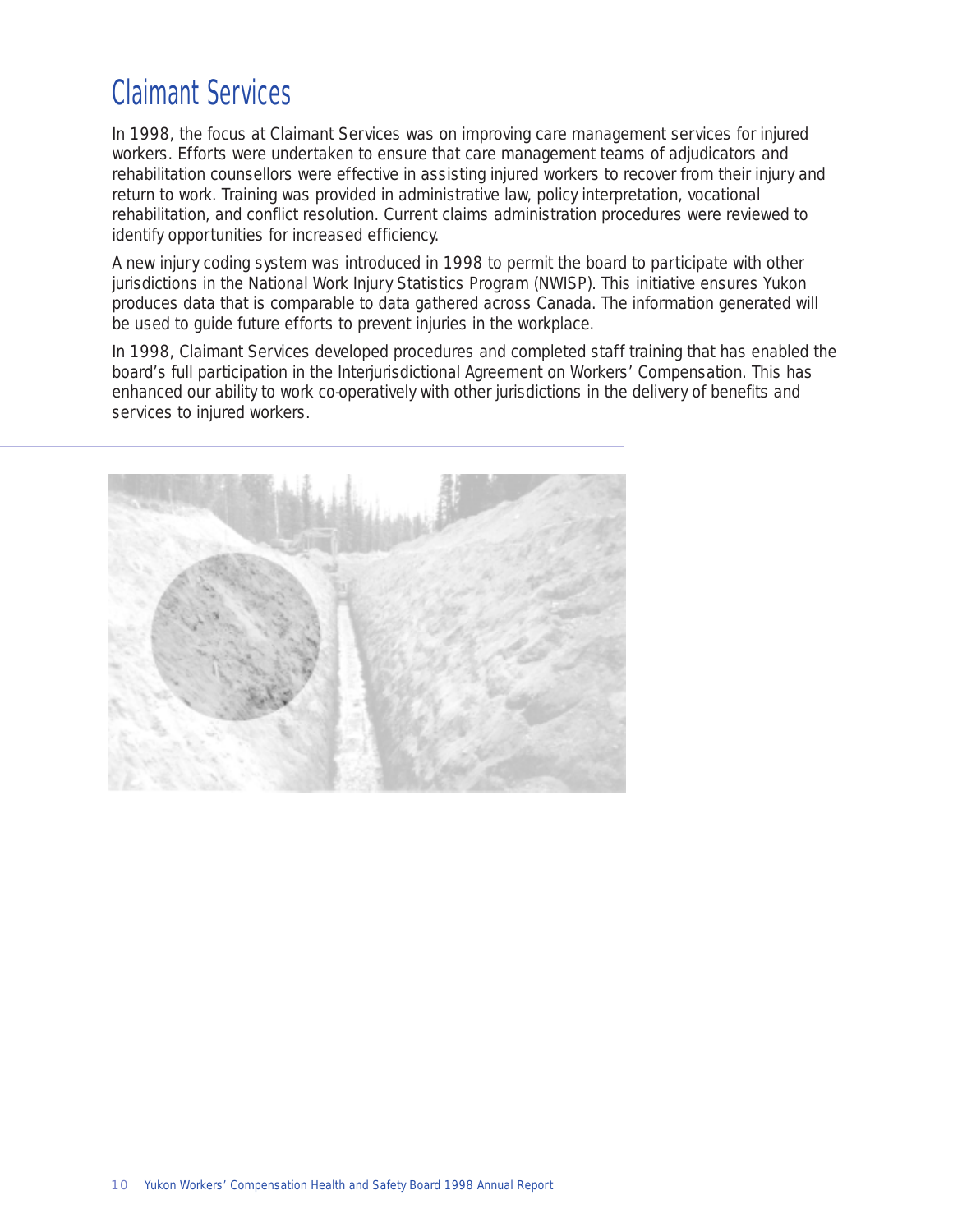

## Activities and Outcomes







An incident is any injury or illness reported to WCHSB by a worker, employer or physician. Not all incidents result in the establishment of a claim, despite WCHSB's efforts to obtain necessary information.

A claim is established when a worker's report of injury or illness has been received by WCHSB.

## Accepted Claims:

Time loss claims: A claim in which the worker is off for one or more days following the day of injury.

No time loss claims: A claim in which the worker does not lose time from work.

## Rejected Claims

These are claims that are disallowed or not eligible for the following reasons:

• insufficient information is available to process the claim - there are cases where WCHSB requests for additional information were not responded to by the worker or employer.

• the industry or the worker is not covered under Workers' Compensation Act.

• the injury or illness did not arise out of or did not occur in the course of employment.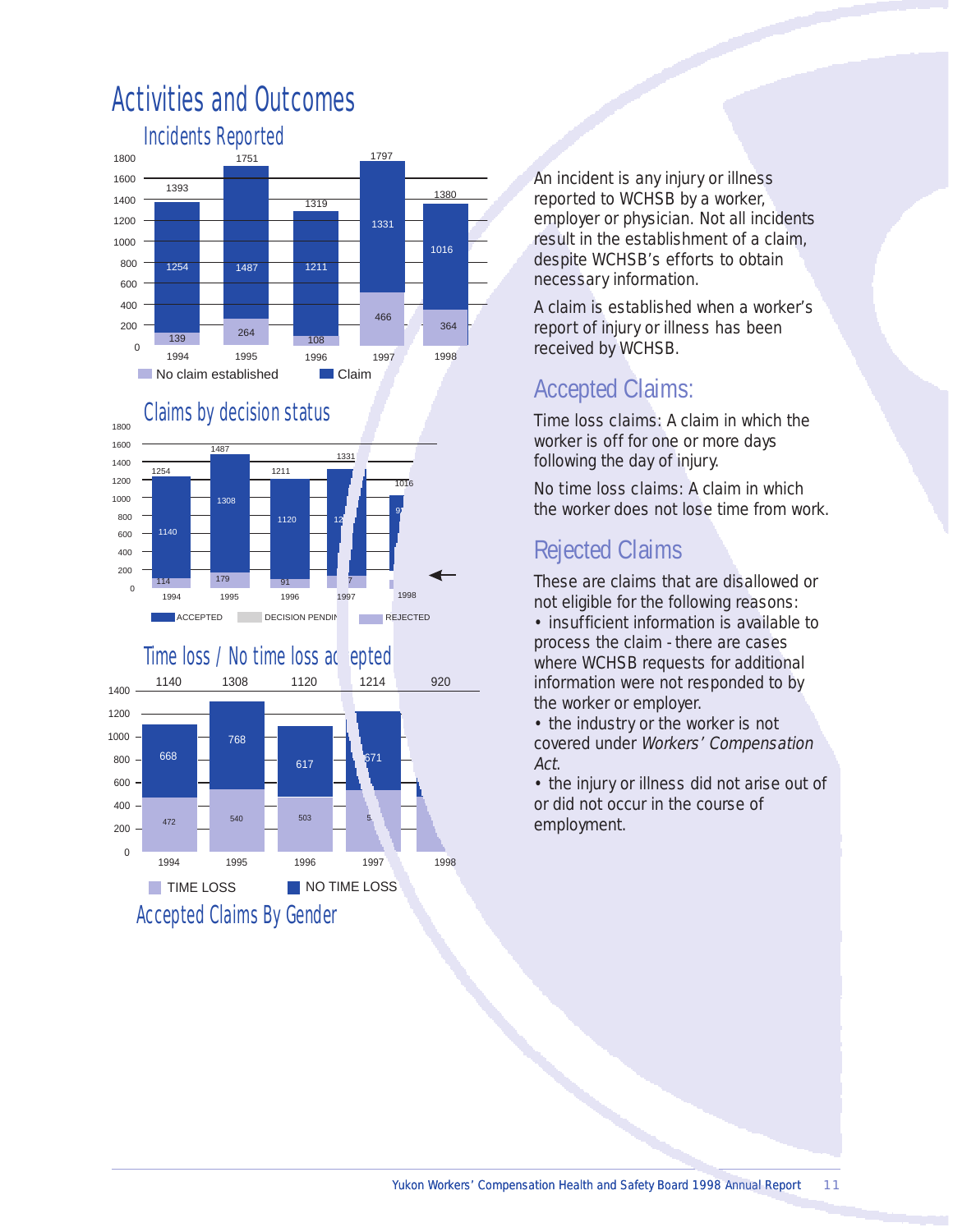

Revisions: Previous year statistics are revised as of March 31 the following year. A change may occur for the following reasons: appeal decisions; new evidence or information received; an award given for a permanent impairment of function.

### **Class**

- 11 Mining
- 12 Construction, Trucking, related services
- 13 Business, Public Administration
- 14 Specified Trades
- 16 Service Industries
- 18 Government



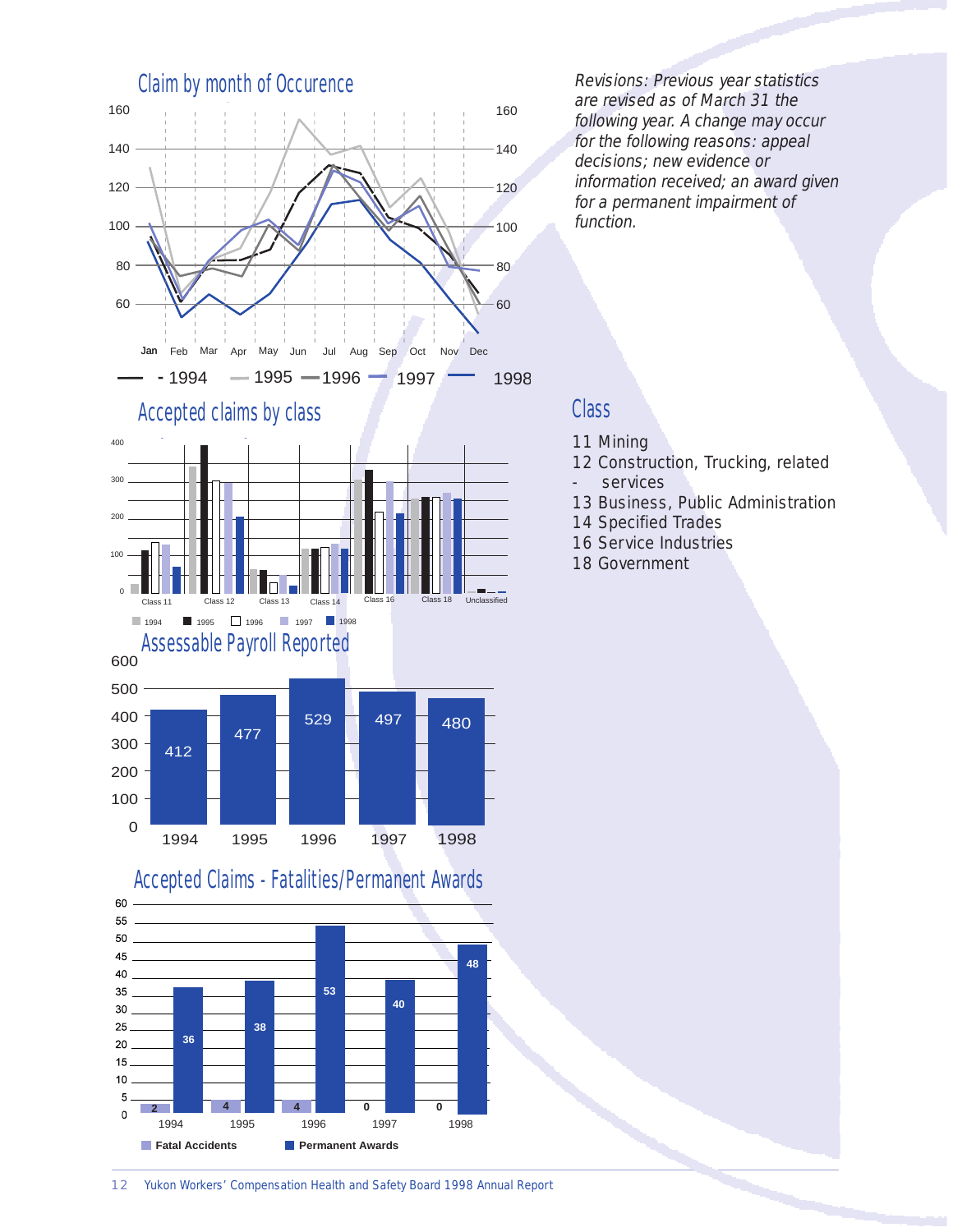

### Claims reported by geographical region

| 895 |  |
|-----|--|
| Q   |  |
| 16  |  |
| 920 |  |
|     |  |

### Permanent Impairment

Awards by parts of the body.



### Employees Registered



\* These figures have been recalculated to include personal coverage payroll amounts reported in the Employer Payroll Return and penalties levied.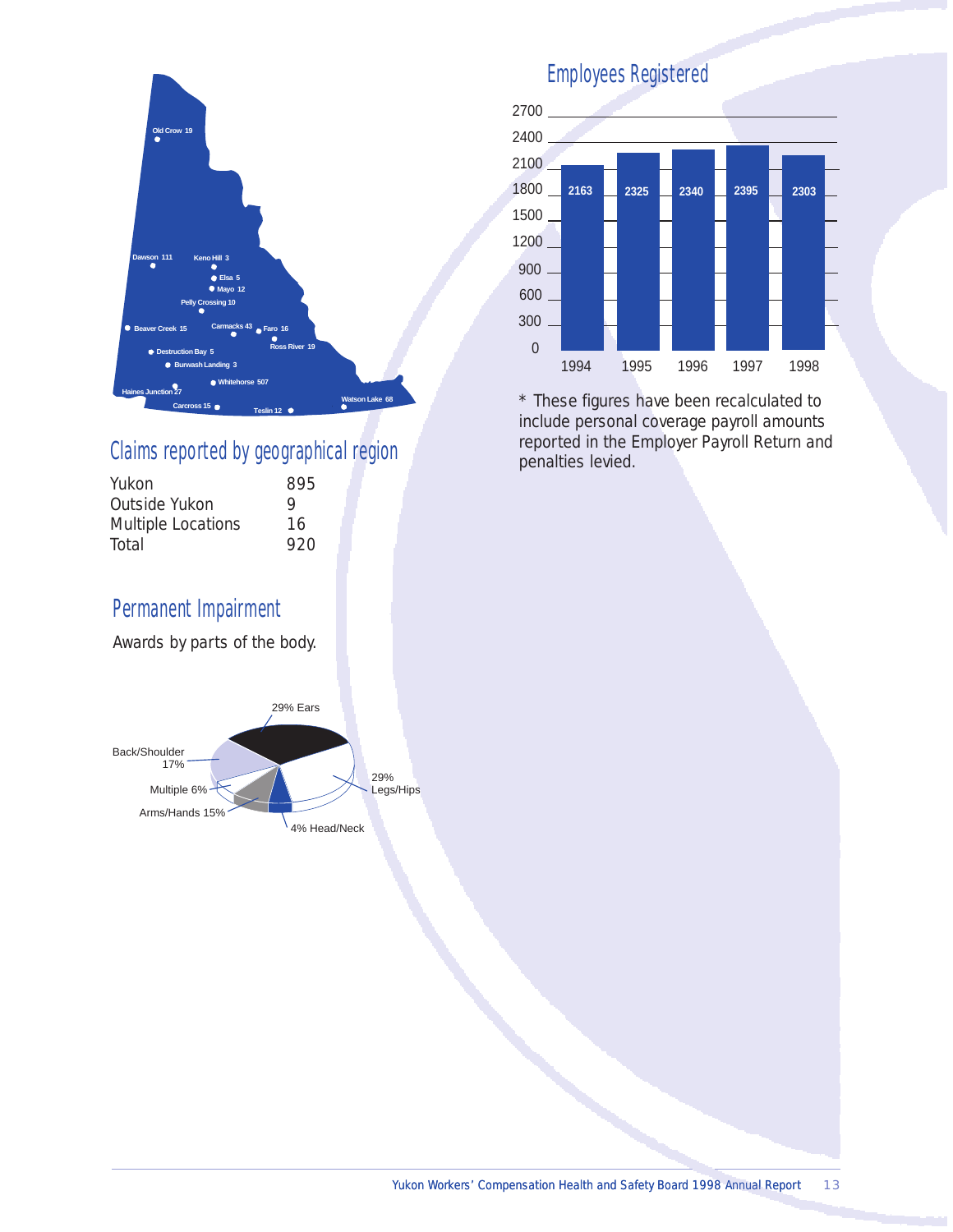# Parts of the body affected by claims reported

Body systems injuries 8 Head injuries 129 Neck injuries 18 Upper extremity injuries **318** (arm, hand, finger) Multiple body parts injuries **31 Nonclassifiable** Trunk injuries 268 (chest, back, shoulder, abdomen) Lower extremities injuries 147 (leg, foot, toes) Total 920



# Appeal Information

## Internal Review Committee (IRC)

The Internal Review Committee is the first level of appeal in a two-level appeal process for all claims and rehabilitation decisions. Appeals are either documentary reviews of files or hearings conducted before the IRC. The IRC is composed of senior staff members from the YWCHSB.

In 1998, forty-two appeals were conducted and the following results were recorded:

- Reversed (in favour of the appellant) 8 **Varied or multiple decisions** 10 Upheld (adjudicator's ruling upheld – appeal denied) 21
- Postponed/Withdrawn/Cancelled/Adjourned 3

## Appeal Panel (AP)

The appeal panel is the final level of the appeal process for claims and rehabilitation decisions. Appeals under the OH&S Act and appeals of assessment decisions go directly to the Board level. The Board Members of the YWCHSB have the legislated responsibility to hear appeals. The Appeal Panel is comprised of three members: one of the two worker representatives; one of the two employer representatives, and either the Chair or Alternate Chair.

In 1998, thirty- three appeal hearings were conducted and the following results were recorded:

|         | Reversed (in favour of appellant)              | 13 |
|---------|------------------------------------------------|----|
| $\cdot$ | Varied or multiple decisions                   |    |
|         | Upheld                                         |    |
|         | Postponed/Withdrawn/Cancelled/Adjourned        | h  |
|         | Pending or outstanding as of December 31, 1998 |    |
|         |                                                |    |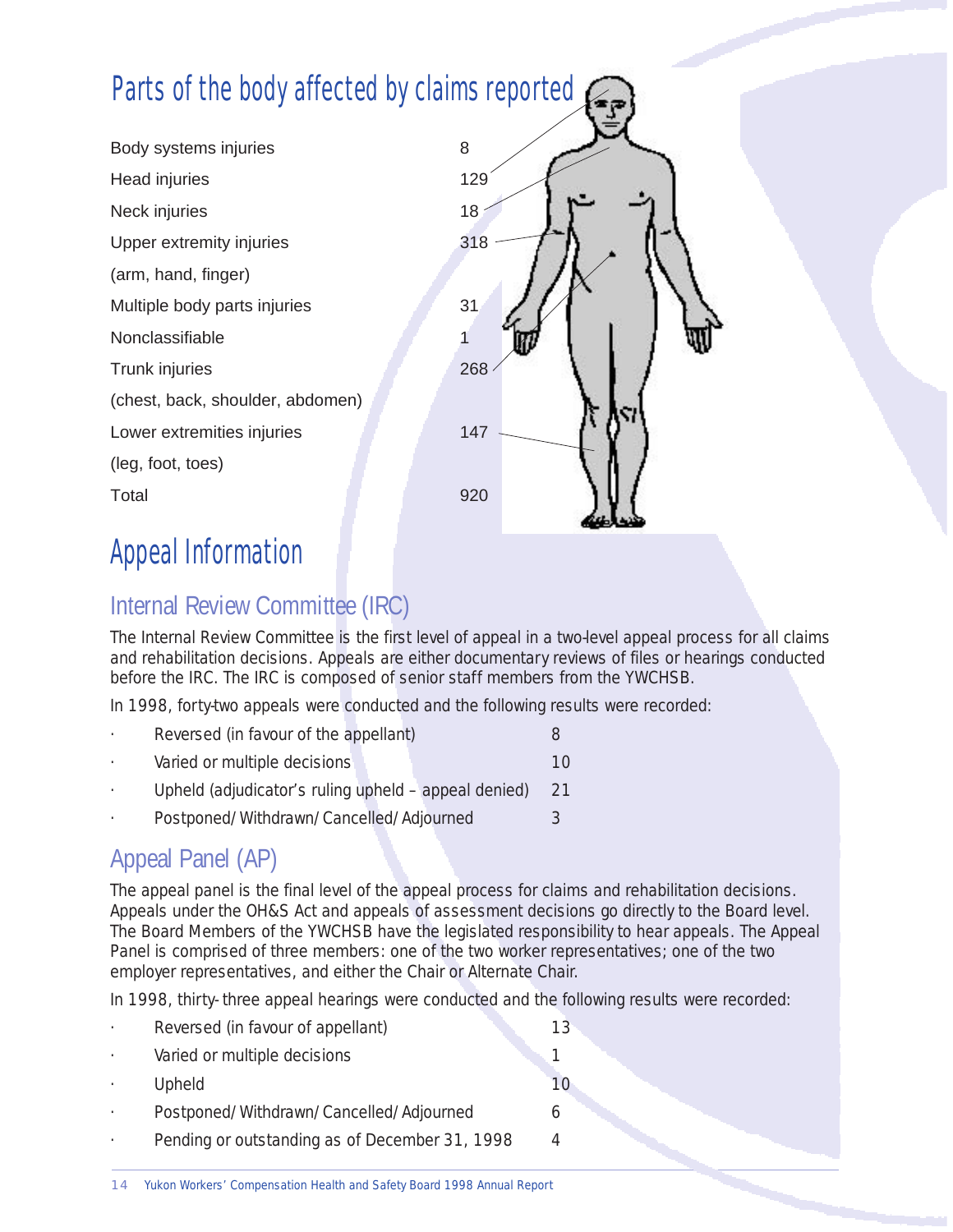# <span id="page-14-0"></span>Financial Services Branch

The Financial Services Branch provides corporate financial services to the board, and is also responsible for the assessment function and information systems.

The Chief Financial Officer and Financial Services managers perform corporate financial duties for the board including the accounts payable and receivable function, monitoring and review of expenses, management of the investment portfolio, and preparation of the annual financial statements. The Financial Service managers are also responsible for the assessment function, including classification of new employers, registration of new accounts, and collection of assessment revenue. The total revenue recorded by the board is almost evenly split between investment and assessment revenue. The financial position of the board remains strong at the end of 1998, and will stand us in good stead as we move forward on the path outlined in our strategic plan.

The assessment auditor handles complex assessment issues, and acts as a resource to the Financial Services managers on assessment issues. He also liaises with the employers in the field and performs payroll audits to ensure that assessable payroll is reported accurately to the board.

During 1998, work began on the design and development of a new computer system for the assessment function. The current system is over twelve years old, and inefficient in many of its' operations. In a review of all systems at the board for Year 2000 compliance, the assessment system was the only one that could not be fixed to accommodate the change in date. The design phase is currently underway, and full implementation of the new system will occur by August 1999.

The manager of Information Systems provides technical systems expertise to the board, and manages the corporate information needs of all programs. The board has three major computer systems; the assessment system, the financial system, and the claims information management system. During 1998, a review of these systems, all computer hardware and software, and all building infrastructure systems was undertaken by the manager, resulting in a comprehensive report on the corporation's readiness for the Year 2000. In addition to the replacement of the assessment system, upgrading of the claims system, and minor upgrades to desktop computer software were required to prepare for the Year 2000. All work required for the Year 2000, including contingency plans will be completed by August 1999. The board is confident that we will experience no difficulties as we move into the next millenium.

### Systems Unit

In the first part of 1998, the board contracted with PricewaterhouseCoopers to undertake a complete assessment of Year 2000 compliance and to produce an integrated implementation plan for corrective action. This review identified seven types of computer system environments to be assessed for Year 2000 compliance:

Assessments System; Claims Information Management System (CIMS); Financial System and Associated Spreadsheets; Desktop Systems; Information Services Branch Platform and Application Environment; Facilities Embedded Systems; and Other Local/Limited Use Applications.

The summary report outlined the activities undertaken by the Year 2000 Team to:

Assess Year 2000 compliance;

Identify specific problem areas;

Propose options for dealing with those problems; and

Provide an integrated implementation plan for corrective action.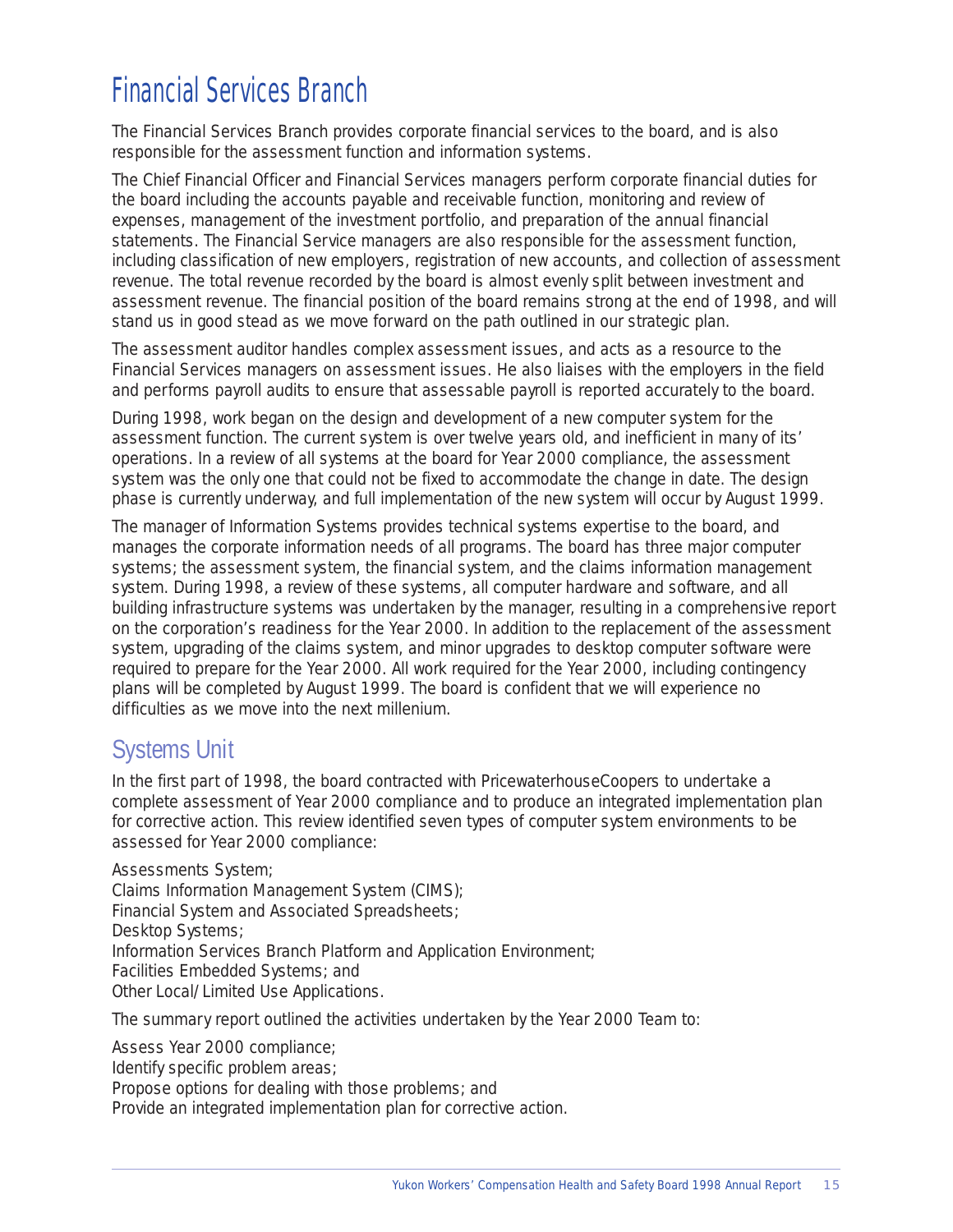

The full report was received on June 30, 1998, and identified only two systems that required corrective action: The Assessment System; and the Claims Information Management System. A decision was taken to rebuild the Assessment System as the most cost effective way to accomplish Y2K compliance. The board entered into a contract with PricewaterhouseCoopers to design and build a new system. It is scheduled for completion, including data conversion and testing, by September 30, 1999. The CIMS was also found to be non-compliant, and the fixes required to remedy the situation were carried out in the latter part of 1998. In 1999, these fixes will be tested, and a completion date of July 31, 1999 is anticipated.

In all other aspects, the board is confident that it has done everything it can to ready the organization for the Year 2000. However, it is not possible to be certain that all aspects of the Year 2000 Issue affecting the board, including those related to the efforts of customers, suppliers, or other third parties, will be fully resolved.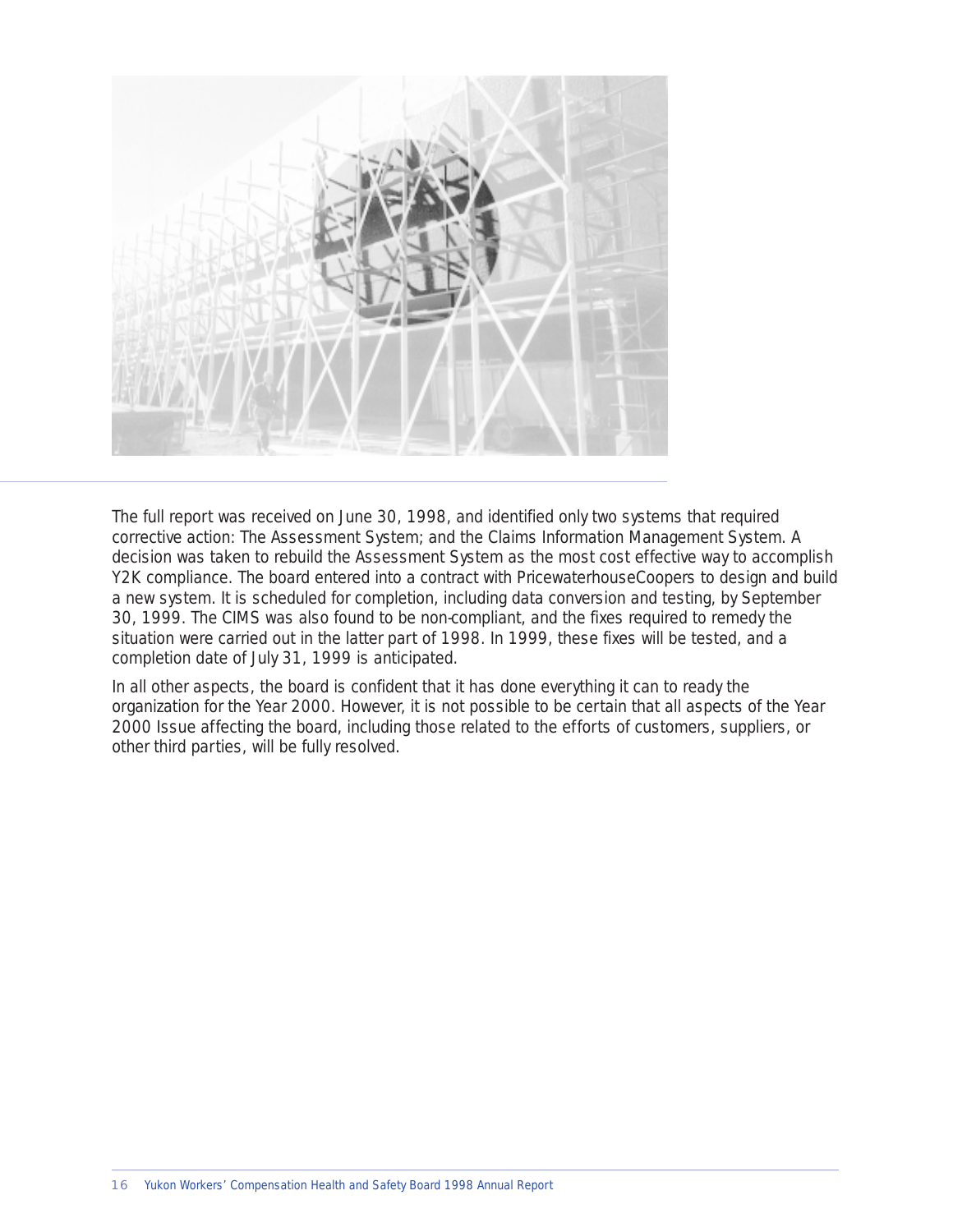# Management's responsibility for financial reporting

The management of the Yukon Workers' Compensation Health and Safety Board (the board) is responsible for establishing and maintaining a system of books, records, internal controls and management practices designed to provide reasonable assurance that reliable financial information is produced; board assets are safeguarded and controlled; the transactions of the board are in accordance with the relevant legislation, regulations and board policies; the board resources are managed efficiently and economically, and the operations of the board are carried out effectively.

Management is also responsible for the integrity and objectivity of the financial statements of the board. The financial statements as of December 31, 1998, which include amounts based on management's best estimates as determined through experience and judgement, are in accordance with generally accepted accounting principles.

Board members (the Board) are responsible for ensuring that management fulfils its responsibilities for financial reporting and internal control. The Board exercises its responsibilities through the Finance and Investment Committee. The Finance and Investment Committee has reviewed the financial statements and has submitted its report to the Chairman of the Board, who has approved these financial statements.

The Auditor General of Canada provides an independent audit for the purpose of expressing his opinion on the financial statements. He also considers whether the transactions that come to his notice in the course of the audit are, in all significant respects, in accordance with specified legislation.

Hewitt Associates, an independent consulting actuarial firm, has been engaged to provide an opinion of the adequacy and appropriateness of actuarial valuations of the benefits liability of the board.

Tony Armstrong Susan J. Ryan President and Chief Executive Officer A/Chief Financial Officer

April 16, 1999

 $\frac{1}{2}$  ,  $\frac{1}{2}$  ,  $\frac{1}{2}$  ,  $\frac{1}{2}$  ,  $\frac{1}{2}$  ,  $\frac{1}{2}$  ,  $\frac{1}{2}$  ,  $\frac{1}{2}$  ,  $\frac{1}{2}$  ,  $\frac{1}{2}$  ,  $\frac{1}{2}$  ,  $\frac{1}{2}$  ,  $\frac{1}{2}$  ,  $\frac{1}{2}$  ,  $\frac{1}{2}$  ,  $\frac{1}{2}$  ,  $\frac{1}{2}$  ,  $\frac{1}{2}$  ,  $\frac{1$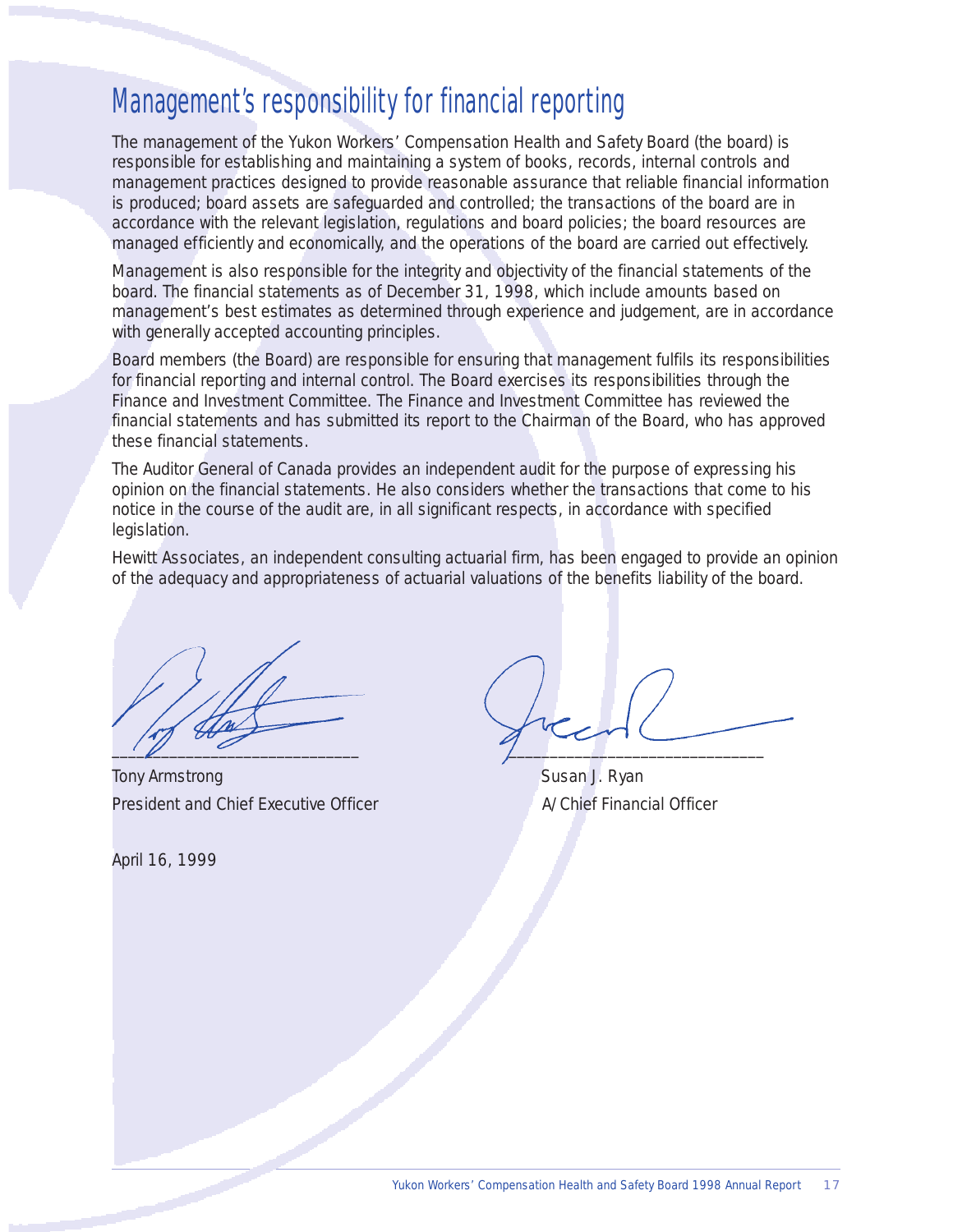## Auditor's report

To the Honourable Trevor Harding,

Minister responsible for the Compensation Fund (Yukon)

I have audited the balance sheet of the Compensation Fund (Yukon) as at December 31, 1998 and the statements of operations and reserves, and cash flows, for the year then ended. These financial statements are the responsibility of the Fund's management. My responsibility is to express an opinion on these financial statements based on my audit.

I conducted my audit in accordance with generally accepted auditing standards. Those standards require that I plan and perform an audit to obtain reasonable assurance whether the financial statements are free of material misstatement. An audit includes examining, on a test basis, evidence supporting the amounts and disclosures in the financial statements. An audit also includes assessing the accounting principles used and significant estimates made by management, as well as evaluating the overall financial statement presentation.

In my opinion, these financial statements present fairly, in all material respects, the financial position of the Fund as at December 31, 1998 and the results of its operations and its cash flows for the year then ended in accordance with generally accepted accounting principles. As required by the Yukon Workers' Compensation Act, I report that, in my opinion, these principles have been applied on a basis consistent with that of the preceding year.

Further, in my opinion, proper books of account have been kept, the financial statements are in agreement therewith and the transactions of the Fund that have come to my notice during my audit of the financial statements have, in all significant respects, been in accordance with the Yukon Workers' Compensation Act and regulations, and the Yukon Financial Administration Act and regulations.

Donald M.Young, FCA Assistant Auditor General for the Auditor General of Canada Ottawa, Canada April 16, 1999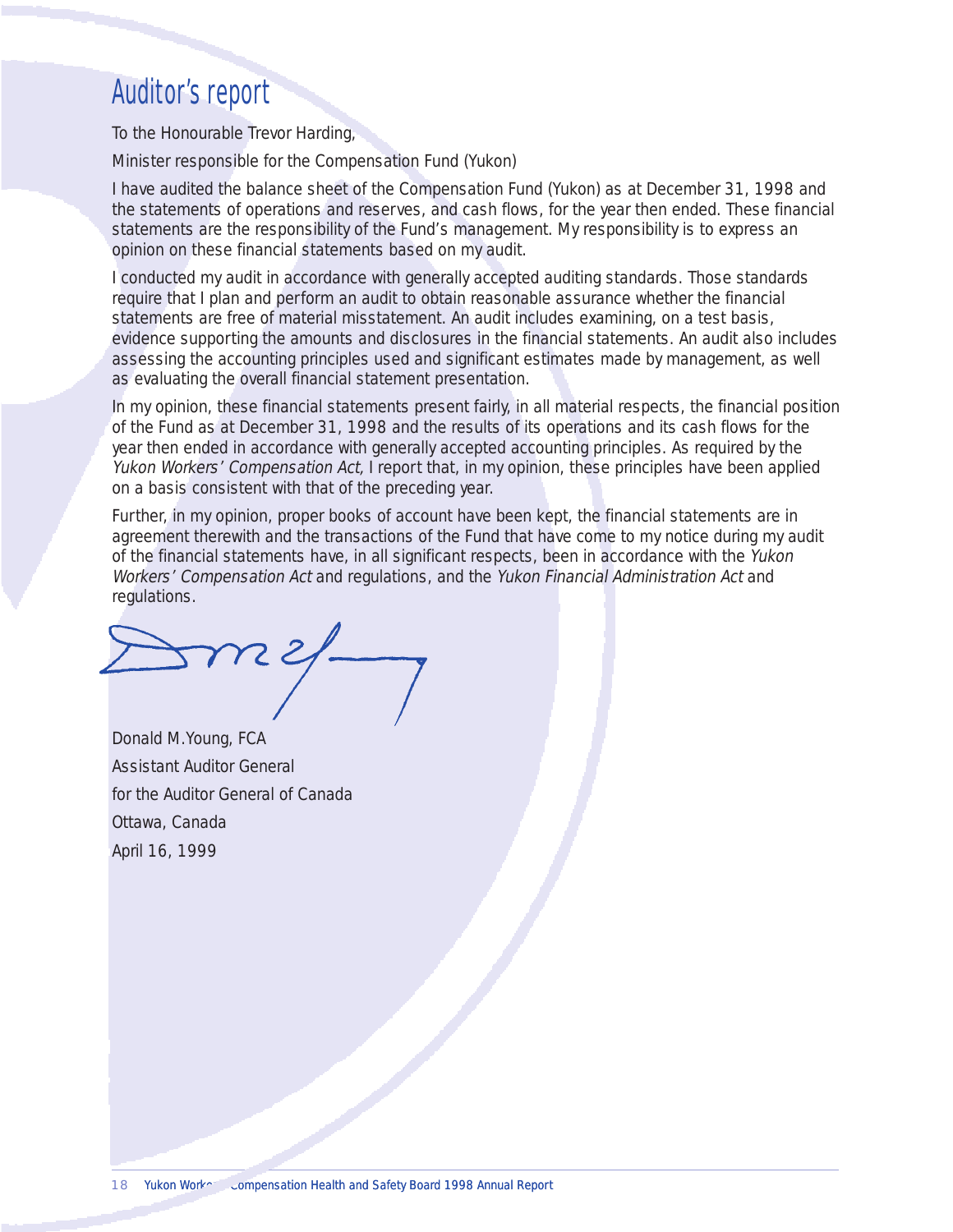# Actuarial certificate

We have completed an actuarial valuation of the benefits liability for insured employers under the Yukon Workers' Compensation Act as at December 31, 1998, for the purpose of providing input to the Balance Sheet of the Fund at December 31, 1998.

During 1998, a review of the methods and assumptions used to determine the benefits liability was undertaken. Revisions to the methods and assumptions adopted following the review resulted in a decrease of \$27,776,000 in the benefits liability at December 31, 1998.

Our estimate of the benefits liability of \$67,489,000 represents the actuarial present value at December 31, 1998 of all expected payments which will be made in future years and which relate to claims occurring on or before December 31, 1998.

The net interest rates used to discount future claim payments - 3% for pension and rehabilitation benefits, and 1.5% for medical aid, compensation benefits—make implicit provision for future increases in payment levels. As in previous valuations, the benefits liability does not include any provision for future claims related to unknown liabilities for any occupational disease, but do include provision for future expenses for administration of existing claims.

Our valuation was based on the provisions of the Yukon Workers' Compensation Act in effect as of December 31, 1998, the current practices and administration procedures of the Yukon Workers' Compensation Health and Safety Board and historical claims experience.

We have reviewed the data used for the valuation to test for reasonableness and consistency with the data used in prior years and with the data produced by other sources. In our opinion, the data is sufficient and reliable for the purpose of this valuation.

In our opinion, the actuarial methods and assumptions used are, in aggregate, appropriate for the purpose of the valuation.

This report has been prepared, and our opinions given, in accordance with accepted actuarial practice.

Respectfully submitted

Hewitt Associates

J. Allan Brown, F.C.I.A Peter Muirhead, F.C.I.A. April 16, 1999 **April 16, 1999** 

Visi Leal

Fellow, Canadian Institute of Actuaries Fellow, Canadian Institute of Actuaries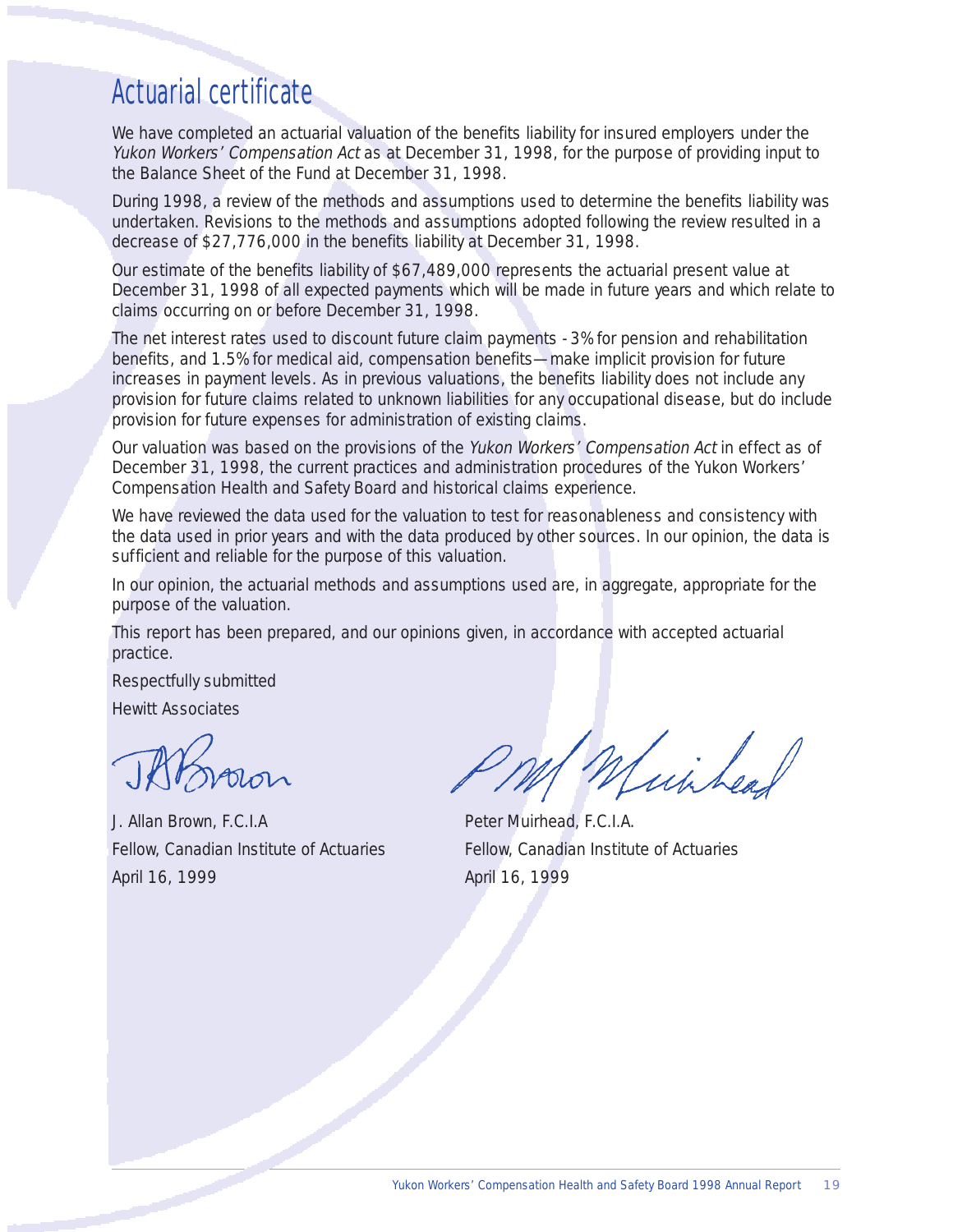### **Compensation Fund Balance Sheet As at December 31, 1998 (in thousands of dollars)**

|                                 | 1998                   | 1997                   |
|---------------------------------|------------------------|------------------------|
| <b>Assets</b><br>Cash           | $\frac{1}{2}$<br>181   | \$<br>1,144            |
| Accounts receivable (note 3)    | 686                    | 1,511                  |
| Investments (note 4)            | 125,935                | 117,710                |
| Capital assets (note 5)         | 3,150                  | 3,156                  |
|                                 | \$129,952              | <u>\$123,521</u>       |
|                                 |                        |                        |
|                                 |                        |                        |
| <b>Liabilities and Reserves</b> |                        |                        |
|                                 | $\frac{1}{2}$<br>2,737 | $\frac{1}{2}$<br>2,855 |
| Accounts payable (note 3)       | 67,489                 | 92,752                 |
| Benefits liability (note 6)     | 70,226                 | 95,607                 |
| <b>Total liabilities</b>        |                        |                        |
|                                 | 59,726                 | 27,914                 |
| Reserves (note 7)               | <u>129,952</u>         | <u>123,521</u>         |

The accompanying notes are an integral part of the financial statements; including Commitments (note 10) and Contingent Liabilities (notes 11 and 13)

**Approved by the Yukon Workers' Compensation Health and Safety Board** 

felllelept

John L. Wright Chair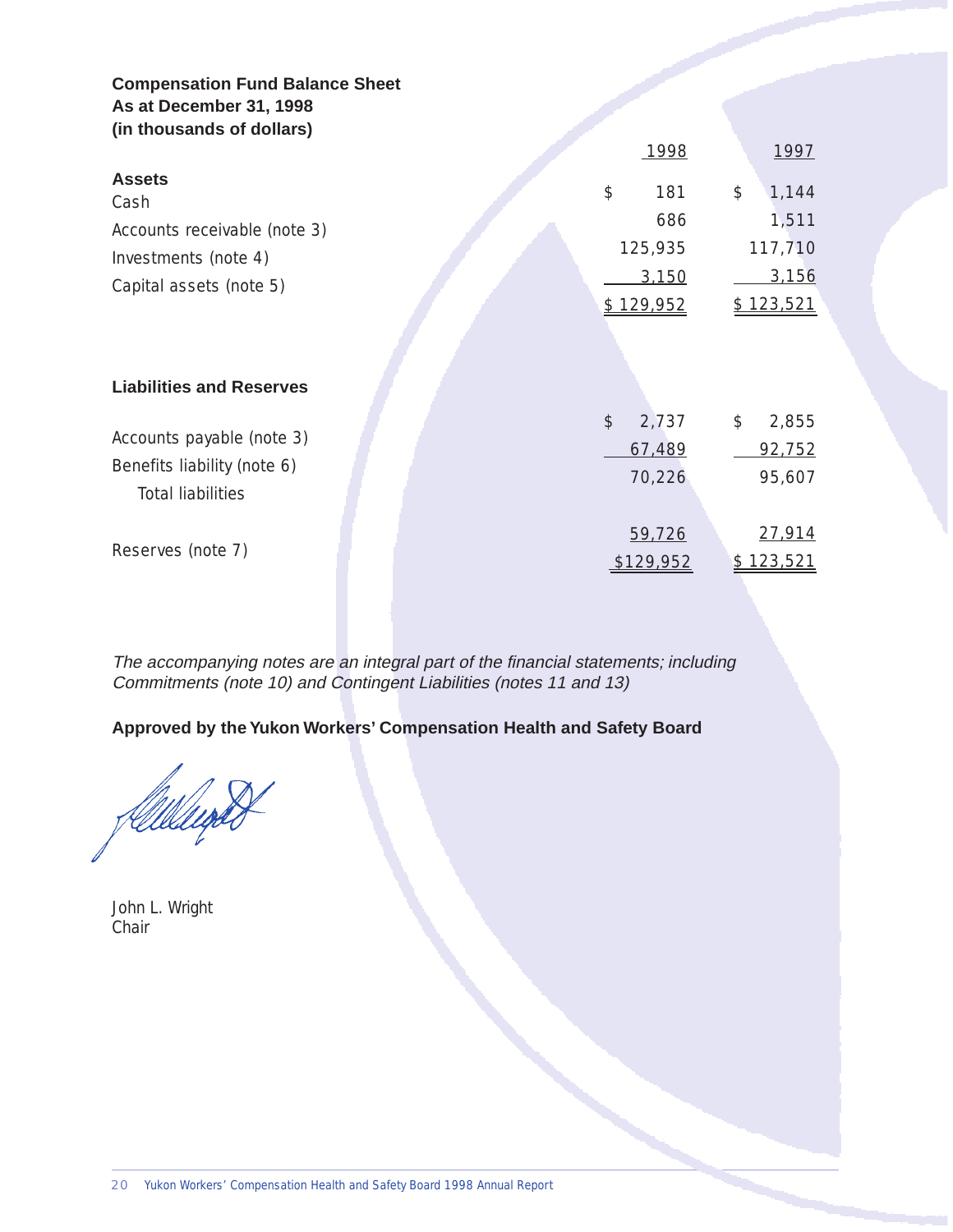### **Compensation Fund Statement of Operations and Reserves For the year ended December 31, 1998 (in thousands of dollars)**

| <b>Revenue</b>                                                      | <b>Current</b><br>Year<br><b>Injuries</b> | <b>Prior</b><br><b>Years</b><br><b>Injuries</b> | 1998<br><b>Total</b> | 1997<br><b>Total</b> |
|---------------------------------------------------------------------|-------------------------------------------|-------------------------------------------------|----------------------|----------------------|
|                                                                     |                                           |                                                 |                      |                      |
| Assessment                                                          | \$7,512                                   | 91<br>\$                                        | \$7,603              | \$8,571              |
| Recoveries and miscellaneous (note 8)                               | 359                                       | 527                                             | 886                  | 980                  |
| Investment                                                          | 4,824                                     | 5,452                                           | 10,276               | 8,667                |
|                                                                     | 12,695                                    | 6,070                                           | 18,765               | 18,218               |
| <b>Expenses</b>                                                     |                                           |                                                 |                      |                      |
| Claims expenses (note 6)<br>Administration and prevention (note 12) | 8,757                                     | 391                                             | 9,148                | 11,532               |
| Administration                                                      | 3,935                                     | 712                                             | 4,647                | 4,237                |
| Occupational health and safety                                      | 934                                       | $\overline{0}$                                  | 934                  | 939                  |
| Total expenditures                                                  | 13,626                                    | 1,103                                           | 14,729               | 16,708               |
|                                                                     |                                           |                                                 |                      |                      |
| Operating surplus (deficit) for the year                            | <u>(\$931)</u>                            | \$4,967                                         | 4,036                | 1,510                |
| Reserves, beginning of year                                         |                                           |                                                 | 27,914               | 26,404               |
| Effect of review of benefits liability                              |                                           |                                                 | 27,776               |                      |
| (note $6 & 7$ )                                                     |                                           |                                                 |                      |                      |
| Reserves, end of year<br>(note 7)                                   |                                           |                                                 | <u>\$59,726</u>      | \$27,914             |

The accompanying notes are an integral part of the financial statements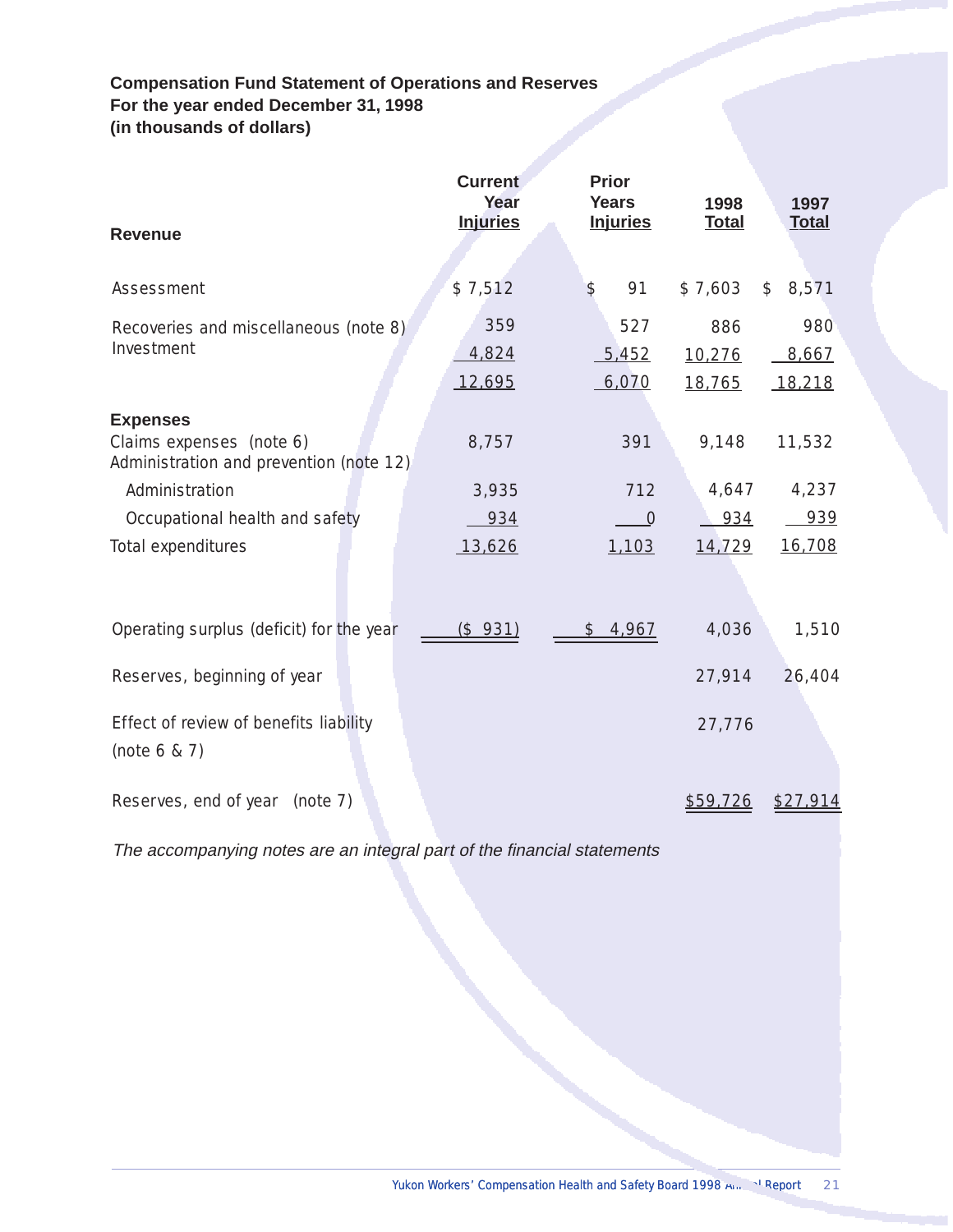| <b>Compensation Fund Statement of Cash Flows</b><br>For the year ended December 31, 1998<br>(in thousands of dollars) |                      |                                          |
|-----------------------------------------------------------------------------------------------------------------------|----------------------|------------------------------------------|
|                                                                                                                       | 1998                 | 1997                                     |
| <b>Cash flows from operating activities</b><br>Cash received from:                                                    |                      |                                          |
| Employers, for assessments                                                                                            | \$7,731              | \$8,182                                  |
| Recoveries and miscellaneous                                                                                          | 1,558                | 3,674                                    |
| Investment revenue                                                                                                    | 9,340                | 8,126                                    |
|                                                                                                                       | 18,629               | 19,982                                   |
| Cash paid to:<br>Claimants or third parties on their behalf                                                           | (6, 353)<br>(5, 701) | (7, 427)<br>(4, 213)                     |
| Suppliers, for administrative and other goods and services                                                            | (12, 054)            | (11, 640)                                |
| Cash flows from operating activities                                                                                  | 6,575                | 8,342                                    |
| <b>Cash flows from investment activities</b><br>Cash received from:                                                   |                      |                                          |
| Sales and maturities of investments                                                                                   | 313,826              | 462,022                                  |
| Proceeds on disposal of capital assets                                                                                | 36<br>313,862        | 0<br>462,022                             |
| Cash paid for:                                                                                                        |                      |                                          |
| Purchases of investments                                                                                              | 321,115              | 469,411                                  |
| Purchases of capital assets                                                                                           | 285                  | 151                                      |
|                                                                                                                       | 321,400              | 469,562                                  |
| Cash flows from investment activities                                                                                 | (7,538)              | (7, 540)                                 |
| Net increase (decrease) in cash                                                                                       | (963)                | 802                                      |
| Cash, beginning of year                                                                                               | <u>1,144</u>         | <u>342</u>                               |
| Cash, end of year                                                                                                     | <u> 181</u>          | <u>1,144</u><br>$\overline{\mathcal{F}}$ |

The accompanying notes are an integral part of the financial statements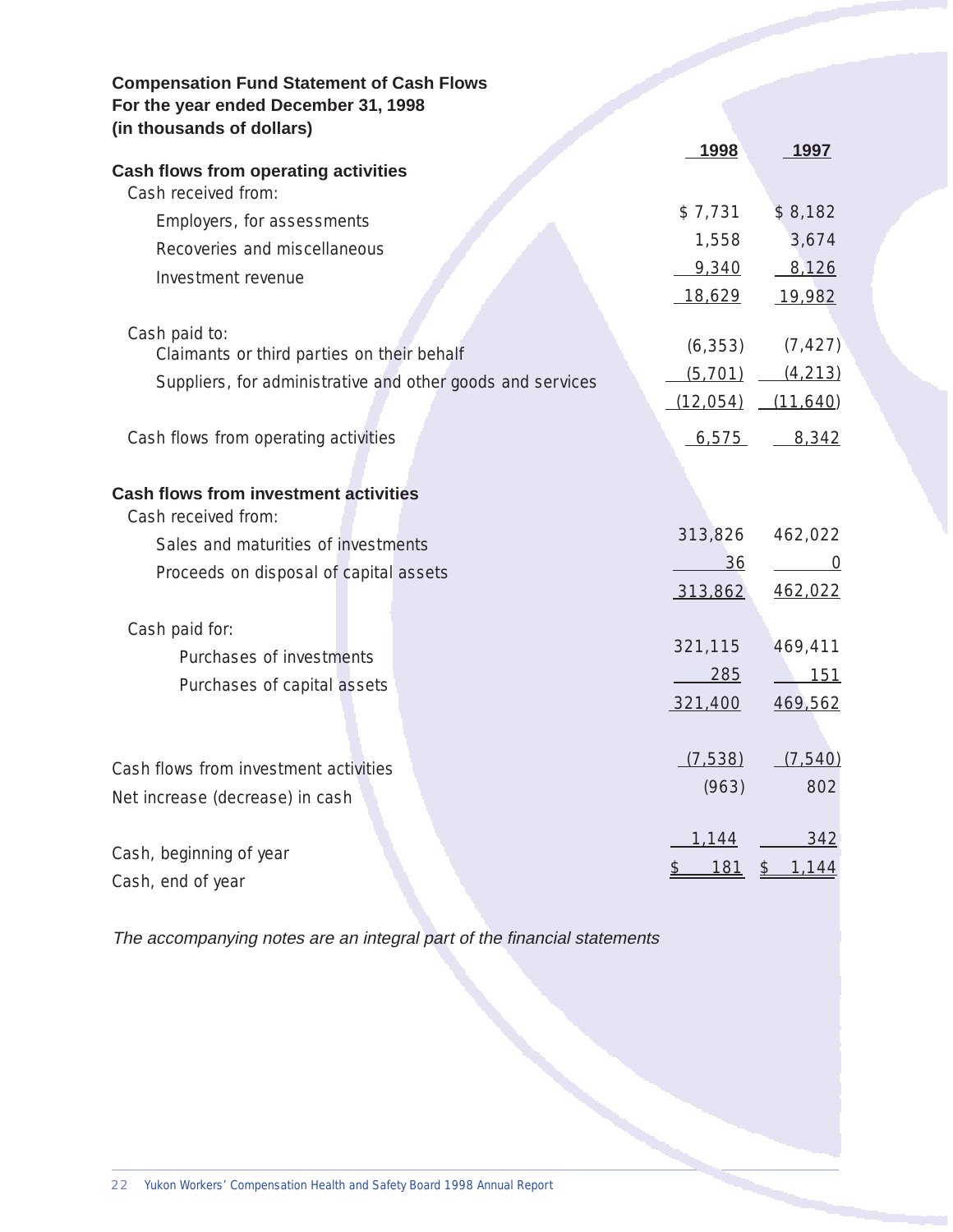### **Compensation Fund Notes to Financial Statements December 31, 1998**

#### 1. Nature of Operations

The Compensation Fund (Yukon) was established by the Yukon Workers' Compensation Act and is administered by the Yukon Workers' Compensation Health and Safety Board (the board) pursuant to the Act. The Fund, as administered by the board, provides compensation for injury or death by accident arising out of and in the course of employment. Annual assessments are levied upon employers, usually on the basis of their reported assessable payrolls. The assessment and investment revenue pays for all of the claims, administration and prevention expenses.

### 2. Significant Accounting Policies

These financial statements have been prepared by management in accordance with generally accepted accounting principles. The more significant accounting policies of the board are as follows:

#### (a) Benefits liability

The benefits liability represents the actuarial present value of all expected benefit payments relating to existing claims, including short term disability, long term disability (pensions, annuities or loss of earnings benefits), survivor benefits, health care, rehabilitation, cost of living increases, enhanced disability and second injury payments and any other legislated or constructed liabilities related to existing claims. The benefits liability also includes the present value of expected future administration expenses related to existing claims. A separate provision is made for future claims related to occupational diseases or enhanced disabilities in the reserves, as they cannot be estimated with certainty.

#### (b) Funding policy

The benefits liability is fully funded. Once the benefits liability is determined, the remaining difference between the board's assets and liabilities is credited to the reserve.

During 1998, a review of the benefits liability was performed, resulting in a significant decline in the liability. This resulted in a corresponding increase to the reserves, in which the board has revised both the types of reserves and the amounts allocated to them. The reserves are comprised of a target reserve, a benefit enhancement reserve and a rate transition reserve.

The target reserve itself has three components, funded as follows:

| Catastrophe claim -                                 | 200 times the maximum wage rate (previously 20% of the<br>benefits liability)                                                            |
|-----------------------------------------------------|------------------------------------------------------------------------------------------------------------------------------------------|
| Adverse claims experience -                         | 16% of the unsubsidized assessment revenue plus 12% of the<br>benefits liability (previously included in catastrophe claim<br>component) |
| Occupational disease and<br>enhanced disabilities - | 7% of the benefit liability (previously 20% of catastrophe claim<br>component)                                                           |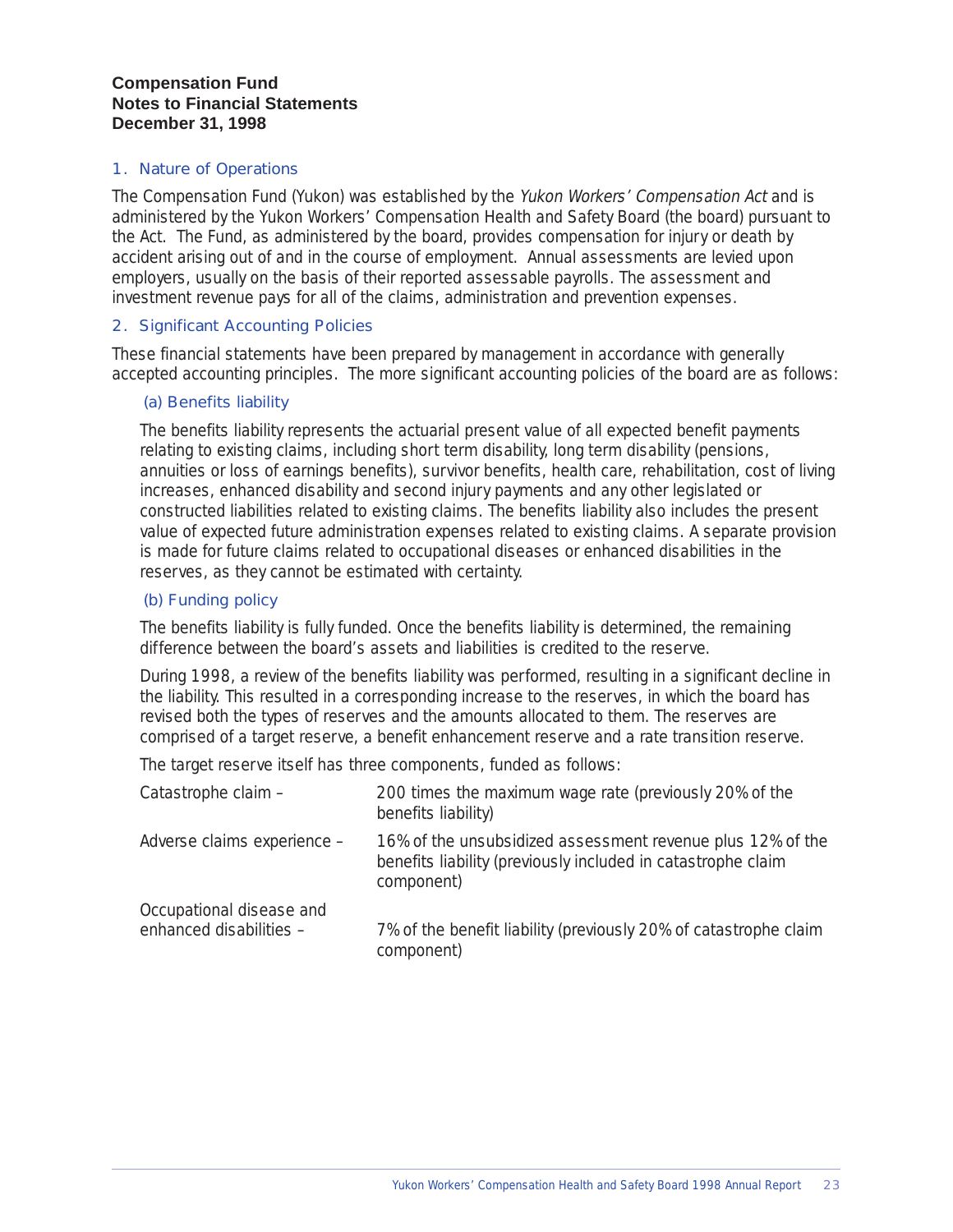In the past, a provision was made for asset replacement and no such provision is now considered necessary.

A provision for poor investment performance as part of the target reserve could be made, but deferred investment gains are offset against the reserve and the size of the board's gains result in no such provision.

After the target reserve has been funded, reserves are established for:

Benefit enhancement - one-half of historical investment gains and claims experience gains Rate transition - one-half of historical investment gains and claims experience gains plus excess assessments

#### (c) Allocation of revenues and expenses to current and prior years

Revenues are allocated to the current year with the exception of revenue items which clearly relate to prior years. Investment interest earned is allocated in proportion to the benefits liability and reserve opening balances.

Assessment revenues are allocated to the appropriate industry and class. Claims costs are allocated to the appropriate industry and class based on the year of accident.

Administration expenses allocated to prior years are estimated on the basis of the allowance for such expenses included in the benefits liability, as determined by the actuary. The ongoing claims management costs are estimated to be 13% of ongoing claims payments.

#### (d) Assessments

Assessment revenues are calculated on actual or estimated payrolls as reported by the employer, or on provisional assessments as determined by the board. Separate rates of assessment are established for each industry classification.

In addition, the board administers the compensation claims of employees of the Government of the Yukon related to injuries prior to January 1, 1993 when the Government was a self-insured employer. The Fund receives reimbursement of the claim costs and related administrative expenses.

#### (e) Supplementary compensation benefits

Supplementary compensation benefits are granted, pursuant to the Yukon Workers' Compensation Supplementary Benefits Ordinance, to all persons receiving compensation on or after October 1, 1973 for accidents prior to that date. Compensation is increased to the amount that would have been granted had the accident occurred after the coming into force of the Act. The cost of these benefits is recovered from the Yukon Consolidated Revenue Fund.

#### (f) Third party subrogated claims

In certain limited circumstances, under section 42 of the Yukon Workers' Compensation Act, the board is deemed to be an assignee of a cause of action in respect of a claimant's disability. The claimant receives 25% of any settlement received, after deducting all the costs of the action. This is over and above any future benefits entitlement. The remaining amount is used to offset future claims benefits, which were previously expensed in accordance with actuarial calculations, and which were previously incorporated in the benefits liability.

Revenue received from third party subrogated claims is recorded in the year the settlement occurs. No provision is made for these claims in the benefits liability, because of their contingent nature.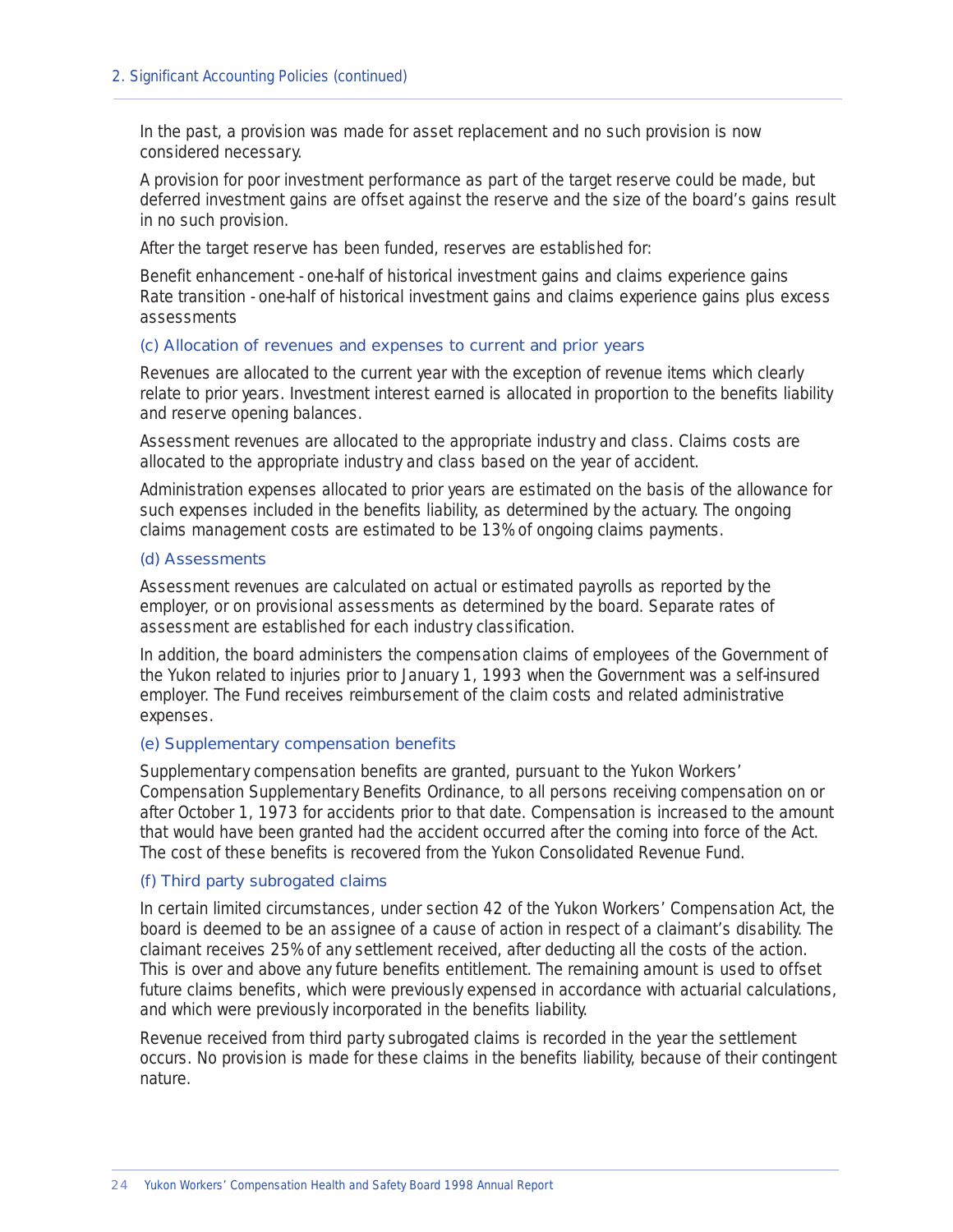#### (g) Investments

The objective of the board's investment policy is to ensure that funds are available to satisfy the liabilities. A portion of the investments is designated to match the benefits liability.

The board manages its credit exposure by dealing only in short-term investments rated R1 or better, and also in long-term bonds rated A or better by the Dominion Bond Rating Service. Diversification of credit risk is managed by limiting the exposure in a single private institution to 5% of the portfolio.

The carrying value of fixed-term investments, having terms greater than one year, consisting primarily of bonds, is cost, net of amortization of premiums / discounts on purchase. Fair value is the stated market value at year-end. Gains and losses realized on disposal of fixed-term investments during the year are deferred and amortized over the remaining period to maturity.

Equity investments are carried at cost plus a moving average market method adjustment to amortize unrealized gains and losses over a five year period. Net realized gains or losses on the disposal of equity investments are deferred and amortized to income on a straight-line basis over five years.

#### (h) Allowance for doubtful accounts

An allowance for doubtful accounts is provided for by charges against assessment revenue. Doubtful accounts may be written off in accordance with board policy, if deemed uncollectible.

#### (i) Capital assets

Capital assets are carried at cost less accumulated amortization. Amortization is calculated on the straight-line method, using rates based on the estimated useful life of the assets as follows:

| <b>Buildings</b>                          | 40 years      |
|-------------------------------------------|---------------|
| Furniture and equipment                   | 5 to 10 years |
| Computer equipment & software development | 3 years       |
| Mine safety equipment                     | 5 years       |

#### (j)Employee pension plan, leave and termination benefits

Contributions are made by the Fund and its employees in equal amounts to the Public Service Superannuation Plan administered by Canada. The Fund's contribution is recorded on a current basis and represents the total pension obligation of the Fund.

Under the conditions of employment, employees may qualify and earn employment benefits for annual leave, retirement and severance pay. Annual leave is recorded at an estimated value based on outstanding leave credits. Other estimates of benefits due are based on past experience.

#### 3. Accounts Receivable and Accounts Payable

|                       | 1998<br>(\$000's) | 1997<br>(\$000's) |
|-----------------------|-------------------|-------------------|
| <b>Receivable</b>     |                   |                   |
| Government of Yukon   | \$<br>402         | \$<br>814         |
| <b>Assessments</b>    | 220               | 468               |
| Other receivables     | 64                | 229               |
|                       | 686               | 1,511             |
| <b>Payable</b>        |                   |                   |
| Government of Yukon   | 1,128<br>\$       | \$<br>1,656       |
| Other payables        | 1,565             | 1,133             |
| Assessment refundable | 44                | 66                |
|                       | 2.737             | <u>2,855</u>      |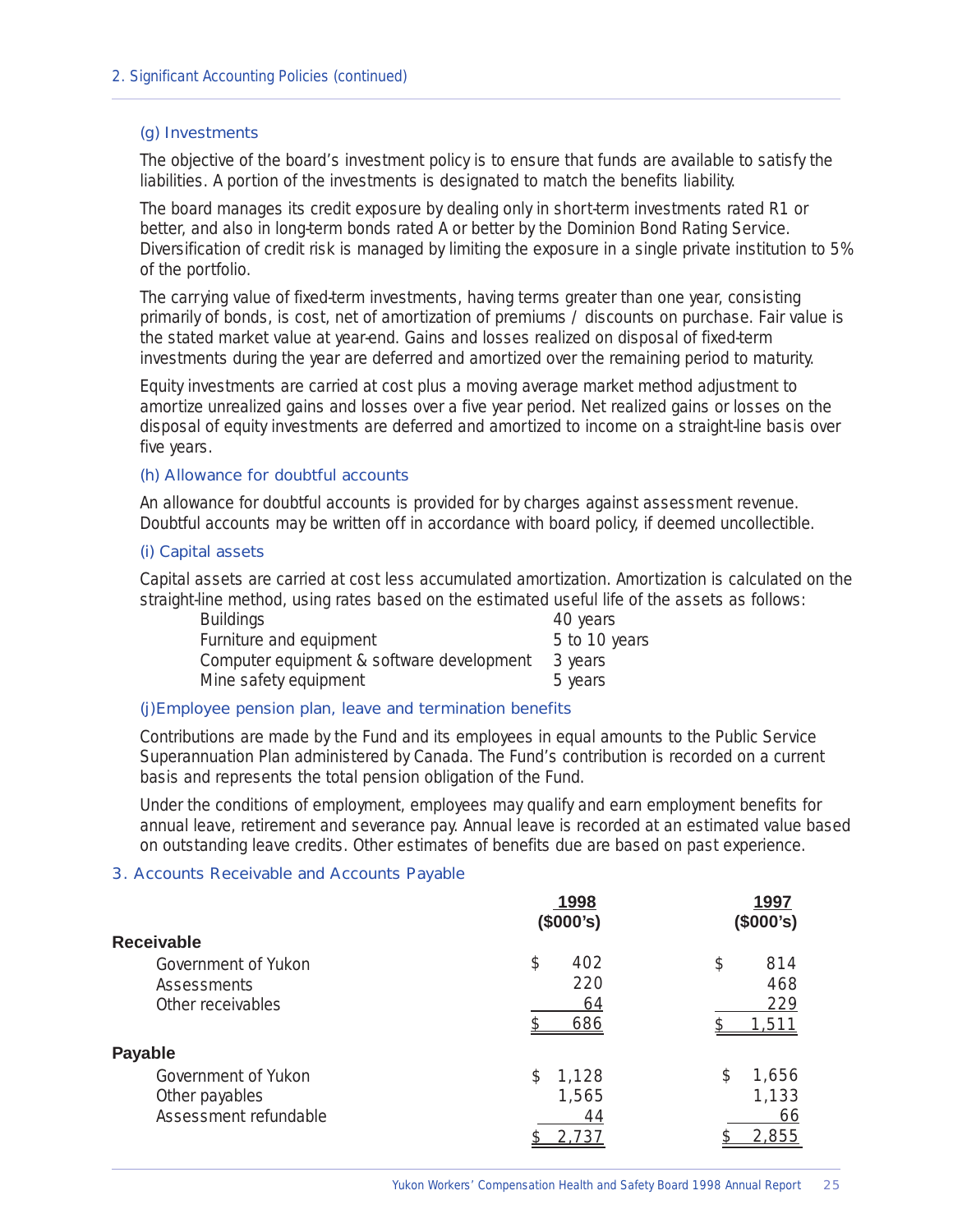#### 4. Investments

|                                             | 1998<br>(\$000's)               | 1998<br>(\$000's)       | 1997<br>(\$000's)               | 1997<br>(\$000's)             |
|---------------------------------------------|---------------------------------|-------------------------|---------------------------------|-------------------------------|
|                                             | <b>Carrying</b><br><b>Value</b> | <b>Market</b><br>Value  | <b>Carrying</b><br><b>Value</b> | <b>Market</b><br><b>Value</b> |
| Long-term<br>Federal interest bearing bonds | 65,591<br>\$                    | 66,659<br>$\frac{1}{2}$ | \$69,405                        | \$<br>69,004                  |
| Provincial bonds                            | 12,299                          | 12,522                  |                                 |                               |
| Corporate bonds                             | 38,827                          | 39,609                  | 37,525                          | 38,511                        |
|                                             | 116,717                         | 118,790                 | 106,930                         | 107,515                       |
|                                             |                                 |                         |                                 |                               |
| Accrued interest                            | 1,495                           | 1,495                   | 1,452                           | 1,452                         |
| Deferred realized gain                      | (18, 612)                       |                         | (18, 648)                       |                               |
|                                             | 99,600                          | 120,285                 | 89,734                          | 108,967                       |
| <b>Short-term</b>                           |                                 |                         |                                 |                               |
| Treasury bills                              | 1,162                           | 1,162                   | 2,214                           | 2,214                         |
|                                             | 100,762                         | 121,447                 | 91,948                          | 111,181                       |
|                                             |                                 |                         |                                 |                               |
| <b>Stocks</b>                               |                                 |                         |                                 |                               |
| Canadian                                    | 23,312                          | 23,649                  | 23,923                          | 23,388                        |
| Foreign                                     | 1,933                           | 2,184                   | 1,948                           | 1,741                         |
|                                             |                                 |                         |                                 |                               |
| Custodial and investment                    | (72)                            |                         | (109)                           |                               |
| management fee accrual                      | 125,935<br>\$                   | <u>\$147,280</u>        | \$117,710                       | 136,310                       |

Long-term investments mature and future amounts to be amortized to revenue for discounts (premiums) on federal bonds and coupons, and for deferred realized gains (losses), are as follows:

|                    | <b>Maturity</b><br><b>Amounts</b><br>(\$000's) | <b>Unamortized</b><br><b>Discounts</b><br>(Premiums)<br>(\$000's) | <b>Unamortized</b><br><b>Gains</b><br>(Losses)<br>(\$000's) |
|--------------------|------------------------------------------------|-------------------------------------------------------------------|-------------------------------------------------------------|
| 1 to 5 years       | \$47,195                                       | (2, 143)<br>\$                                                    | \$2,219                                                     |
| 6 to 10 years      | 31,222                                         | (7, 224)                                                          | 4,134                                                       |
|                    | 10,103                                         | (2,862)                                                           | 985                                                         |
| 11 to 15 years     | 2,965                                          | (945)                                                             | 2,243                                                       |
| 16 to 20 years     | 8,775                                          | (3, 283)                                                          | 9,031                                                       |
| More than 20 years | \$100,260                                      | (16, 457)                                                         | \$18,612                                                    |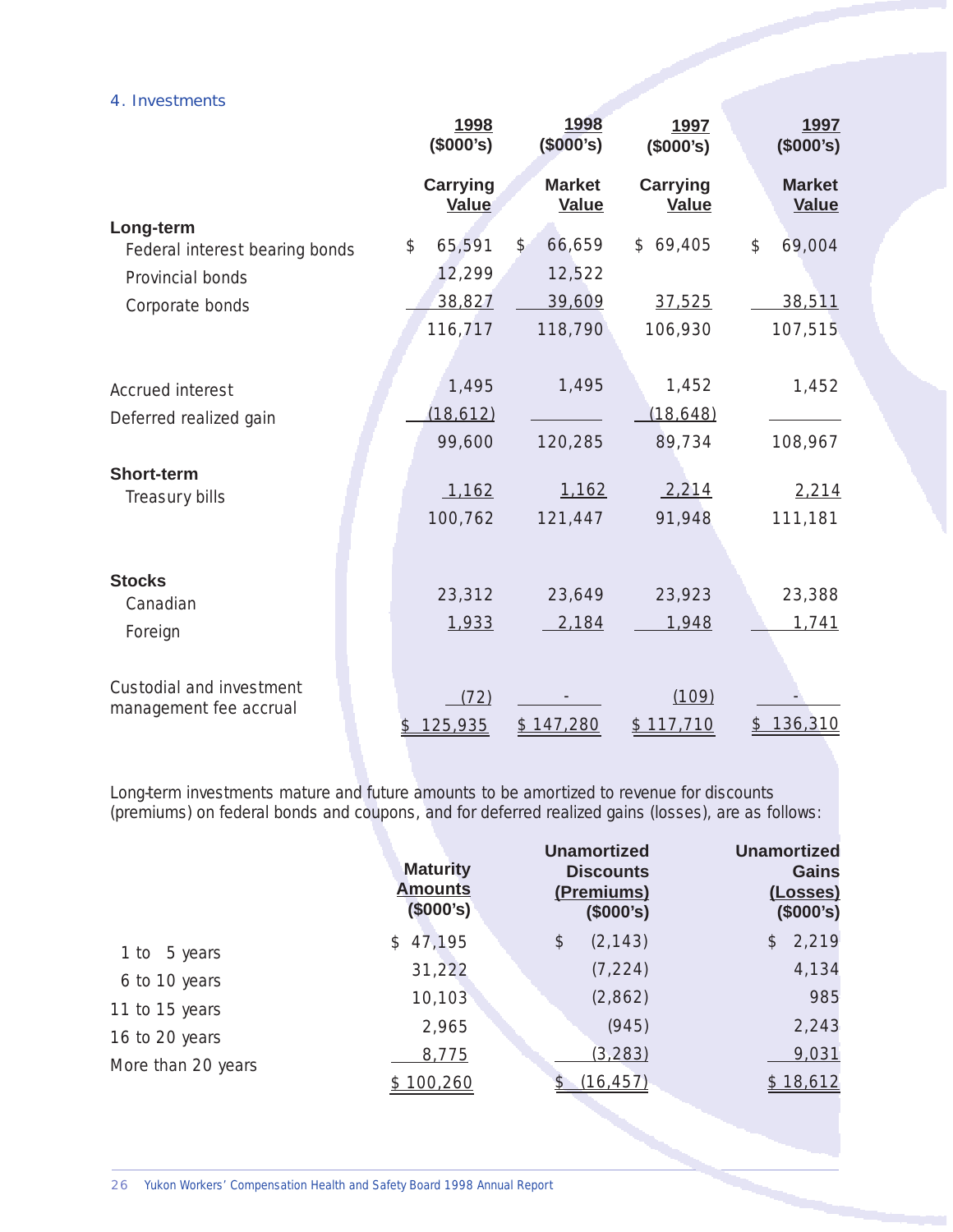### 4. Investments (continued)

Deferred realized investment gains or losses on long term investments sold are as follows:

|                                | 1998<br>(\$000's) | 1997<br>(\$000's) |
|--------------------------------|-------------------|-------------------|
| Opening balance                | \$<br>18,648      | 1,653             |
| Realized net gain for the year | 1,794             | 18,359            |
| Amortization of net gain       | (1,830)           | (1, 364)          |
| Closing balance                | 18,612            | 18,648            |

### 5. Capital Assets

|                           | <b>Cost</b><br>(\$000's) |                           | <b>Accumulated</b><br><b>Amortization</b><br>(\$000's) | 1998<br><b>Net Carrying</b><br><b>Value</b><br>(\$000's) |    | 1997<br><b>Net Carrying</b><br><b>Value</b><br>(\$000's) |
|---------------------------|--------------------------|---------------------------|--------------------------------------------------------|----------------------------------------------------------|----|----------------------------------------------------------|
| Land                      | \$<br>390                | $\boldsymbol{\mathsf{S}}$ | $\overline{0}$                                         | \$<br>390                                                | \$ | 390                                                      |
| <b>Buildings</b>          | 2,987                    |                           | (519)                                                  | 2,468                                                    |    | 2,526                                                    |
| Furniture and equipment   | 380                      |                           | (286)                                                  | 94                                                       |    | 127                                                      |
| Mine Safety Equipment     | 91                       |                           | (91)                                                   | $\overline{0}$                                           |    | 13                                                       |
| <b>Computer Equipment</b> | 709                      |                           | (511)                                                  | 198                                                      |    | 100                                                      |
|                           | 4,557                    |                           | (1,407)                                                | 3,150                                                    |    | 3,156                                                    |

#### 6. Benefits Liability

In 1997, the Board authorized a review of the benefits liability, which was completed in 1998 by the Board's actuary (Hewitt Associates). This review resulted in a reduction in the benefits liability of \$27,776,000 and a re-allocation of this amount to the reserves.

|                                        | <b>Current</b><br>Year       | <b>Prior Year</b>            | <u>1998</u>               | <u>1997</u>               |
|----------------------------------------|------------------------------|------------------------------|---------------------------|---------------------------|
|                                        | <b>Injuries</b><br>(\$000's) | <b>Injuries</b><br>(\$000's) | <b>Total</b><br>(\$000's) | <b>Total</b><br>(\$000's) |
| Opening balance                        |                              |                              | \$92,752                  | \$87,483                  |
| Effect of review of benefits liability |                              |                              | (27, 776)                 |                           |
|                                        |                              |                              | 64,976                    |                           |
| Add:                                   |                              |                              |                           |                           |
| Claims expenses                        | \$<br>8,757                  | 391<br>$\mathcal{S}$         | 9,148                     | 11,532                    |
| Less:                                  |                              |                              |                           |                           |
| Claims payments                        | 1,155<br>\$                  | \$<br>5,480                  | 6,635                     | 6,263                     |
| Closing balance                        |                              |                              | \$67,489                  | \$92,752                  |

The benefits liability is based on actuarial valuations, which require actuarial and management estimates and assumptions on: inflation, investment performance, claims duration or costs, third party recoveries, etc. Actual results may be significantly different because of variances from these estimates or assumptions. A gain and loss statement is provided annually by the actuary, and any identified gain or loss is allocated as set out in note 2(b).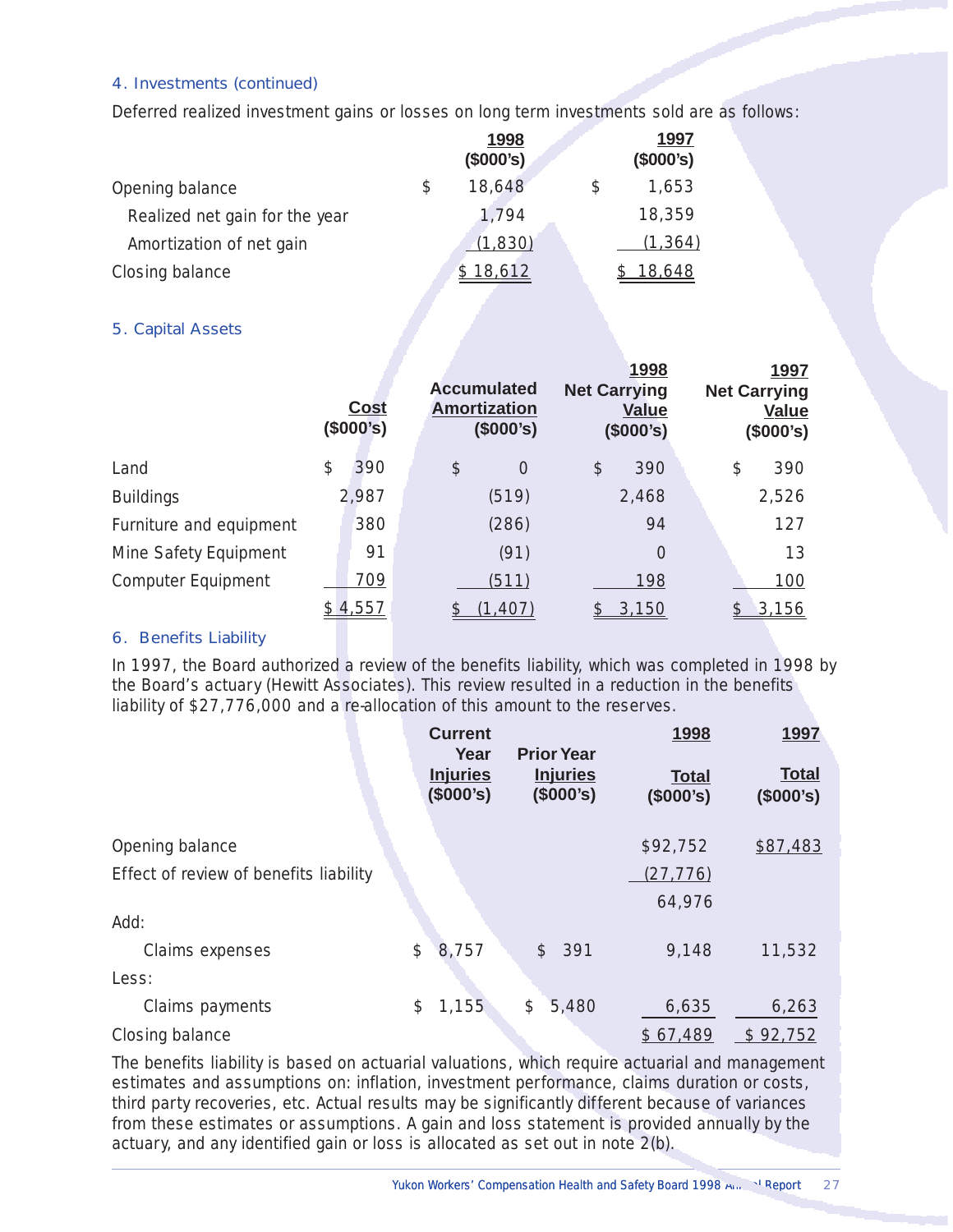### 6. Benefits Liability (continued)

The benefits liability is comprised of three components:

- medical aid and compensation (includes rehabilitation benefits as well);
- pension; and
- annuity.

The review of the benefits liability resulted in changes to these components as at December 31, 1997:

|                              | <b>Previous</b><br><b>Liability</b><br>(\$000's) | Increase/<br>(Decrease)<br>(\$000's) | <b>Revised</b><br><b>Liability</b><br>(\$000's) |
|------------------------------|--------------------------------------------------|--------------------------------------|-------------------------------------------------|
| Medical aid and compensation | 64,835                                           | (22, 777)<br>$\mathcal{L}$           | 42,058<br>S                                     |
| Pension                      | 26,451                                           | (4,999)                              | 21,452                                          |
| Annuity                      | 1,466                                            |                                      | <u>1,466</u>                                    |
| Total benefits liability     | 92,752                                           | (27, 776)                            | 64,976                                          |

The \$22,777,000 decrease in the medical aid and compensation liability is largely due to the following changes:

- the increase in net discount rate from 0% to 1.5% for medical aid and compensation benefits and 3% for rehabilitation benefits;
- reduction in the claims management expense allowance from 17.65% to 13%; and
- removal of some conservatism in the assumptions that was required due to the lack of data.

The \$4,999,000 decrease in the pension liability is primarily due to:

- the increase in net discount rate from 2% to 3%; and
- reduction in the claims management expense allowance from 17.65% to 13%.

Although the benefits liability is significantly reduced, the revised liability is still considered to be conservatively determined due to the small size and cyclical nature of the Yukon's economy.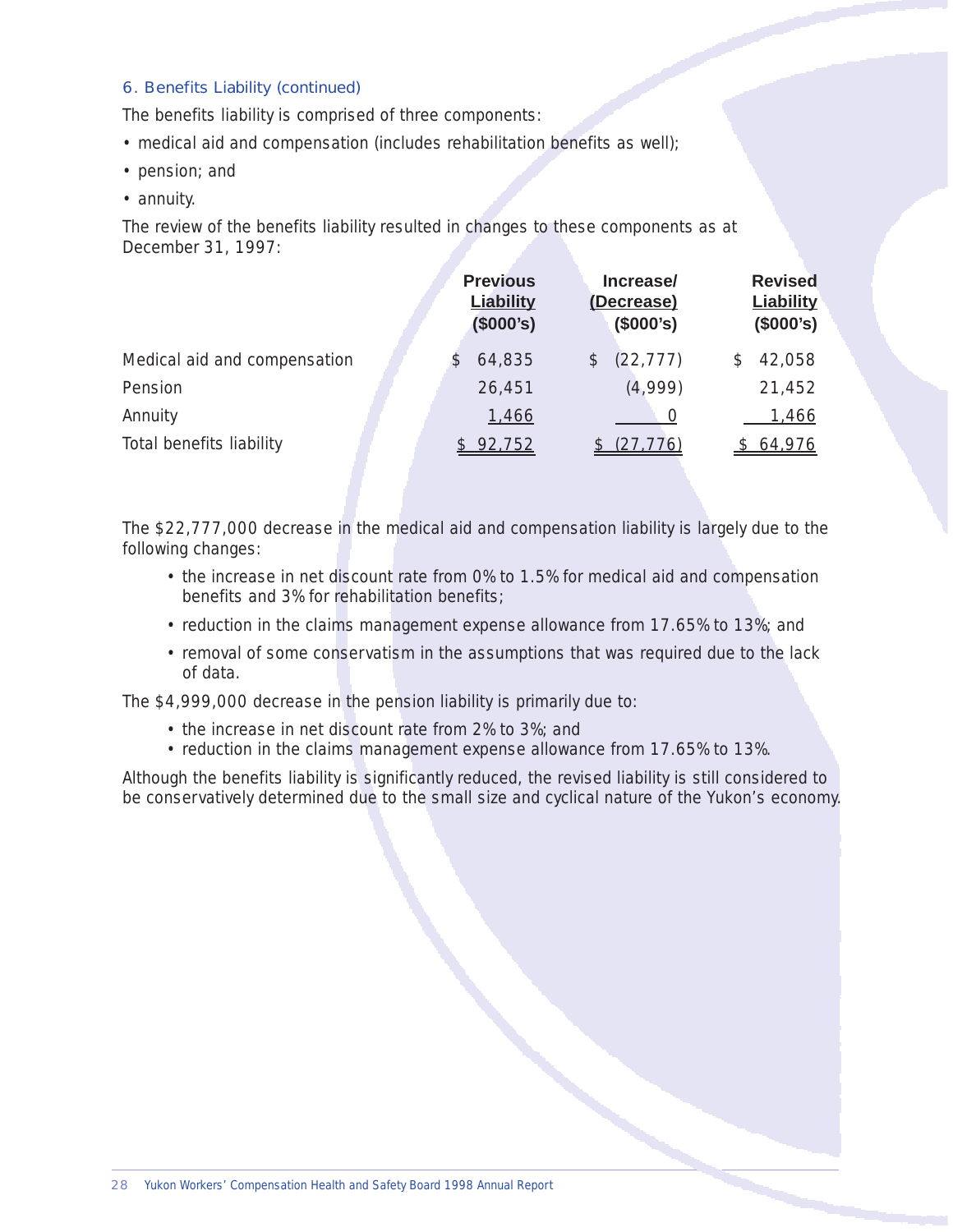### 7. Reserves

The review of the benefits liability calculation by the board's actuary was completed in conjunction with a review of the funding policy as outlined in note 2 (b). The new reserve categories and the allocation to them is as follows:

|                                                          | <b>Allocation</b><br>from<br><b>Operations</b> | 1998      | 1997               |
|----------------------------------------------------------|------------------------------------------------|-----------|--------------------|
|                                                          | (\$000's)                                      | (\$000's) | (\$000's)          |
| <b>Operating Surplus</b>                                 | \$4,036                                        |           |                    |
| Effect of review of benefits liability                   | 27,776                                         |           |                    |
| Total for allocation                                     | \$31,812                                       |           |                    |
| <b>Target reserve</b>                                    |                                                |           |                    |
| Provision for catastrophic claims                        | \$ (7,050)                                     |           | \$11,500 \$18,550  |
| Provision for adverse claims experience                  | 9,324                                          | 9,324     | 0                  |
| Provision for occupational disease claims                | 1,014                                          | 4,724     | 3,710              |
| Provision for capital asset replacement                  | (1, 258)                                       | $\Omega$  | 1,258              |
| Total target reserve                                     | 2,030                                          | 25,548    | 23,518             |
| Benefit enhancement and rate transition reserve          |                                                |           |                    |
| Provision for rate transition                            | 18,411                                         | 22,807    | 4,396              |
| Provision for benefit enhancement                        | 11,371                                         | 11,371    | $\mathbf 0$        |
| Total benefit enhancement and<br>rate transition reserve | 29,782                                         | 34,178    | 4,396              |
| Allocation to above provisions                           | \$31,812                                       |           |                    |
| <b>Closing Balance</b>                                   |                                                |           | $$59,726$ \$27,914 |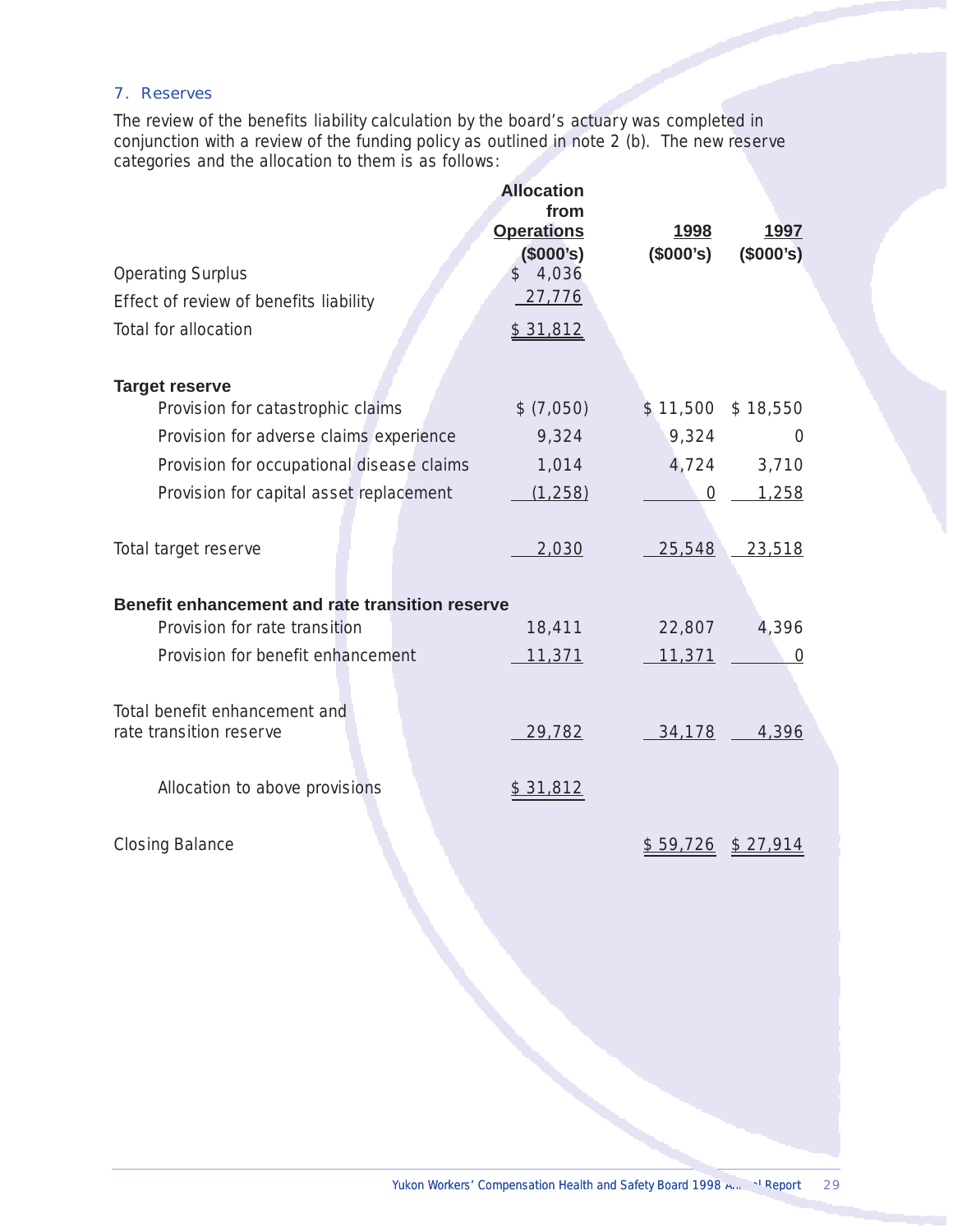#### 8. Recoveries and Miscellaneous

|                                                                  | <b>Current</b><br>Year<br><b>Injuries</b> | <b>Prior</b><br><b>Years</b><br><b>Injuries</b> | 1998<br><b>Total</b> | 1997<br><b>Total</b> |
|------------------------------------------------------------------|-------------------------------------------|-------------------------------------------------|----------------------|----------------------|
|                                                                  | (\$000's)                                 | (\$000's)                                       | (\$000's)            | $($ \$000's)         |
| Subrogated claims recovery                                       | \$<br>$\Omega$                            | 136<br>$\mathcal{S}$                            | 136<br>\$            | 123<br>S             |
| Supplementary compensation benefits                              | $\Omega$                                  | 391                                             | 391                  | 416                  |
| Occupational health & safety expense<br>recovery from government | 330                                       | $\Omega$                                        | 330                  | 330                  |
| <b>Miscellaneous</b>                                             | 29                                        | $\Omega$                                        | 29                   | 111                  |
|                                                                  | 359                                       | 527<br>S                                        | 886                  | 980                  |

The board recovered \$136,000 (1997 - \$123,000) for subrogated claims. Out of this amount \$34,000 (1997– \$56,000) is payable to claimants or for the cost of legal actions. The remaining \$102,000 (1997 - \$67,000) offsets the future benefits payments. These payments were previously provided for in the benefits liability.

#### 9. Related Party Transactions

As an agency of the Government of the Yukon, the board is related to all government departments, agencies and Crown corporations. The Fund paid the Government \$821,000 (1997 - \$802,000) for building maintenance, computer, office supplies, payroll, recruitment, vehicle and rehabilitation (Thomson Centre) services. The Fund also reimbursed \$3,010,000 for payroll costs (1997 - \$3,300,000). Revenues totaled \$391,000 (1997 - \$416,000) for supplementary benefits, and \$330,000 (1997 - \$330,000) for occupational health and safety mine rescue expenses. The ownership of all mainframe computer software is with the Government. The board also received audit services without charge from the Office of the Auditor General of Canada.

Any other transactions with the Government are part of the ordinary course of business. Effective January 1, 1993, all government employees are covered by the Fund. The board received assessments from the Government totaling \$1,712,000 (1997 \$1,562,000) for post-92 claims. Pre-93 claims costs \$91,000 (1997 - \$221,000) were reimbursed to the Fund.

#### 10. Commitments

The board has committed the Fund to a minimum fee for rehabilitation services provided by the Yukon Extended Care Facility (Thomson Centre) until March 31, 1999. The fee was \$366,000 (1997 - \$333,000). The board has committed to a contract for the replacement of the assessment system. The work commenced October 1, 1998 and is expected to be complete by August 31, 1999. The total value of the contract is \$369,425.

#### 11. Contingent Liabilities

The board is responsible for future costs of claims relating to certain latent occupational diseases which may have occurred in the current year or previously, but which may not be recognized and reported for a number of years due to the extended latency period of such diseases. Because of the absence of reliable evidence and data pertaining to these matters, these liabilities cannot be estimated. Therefore, a separate amount has been allocated in the reserves.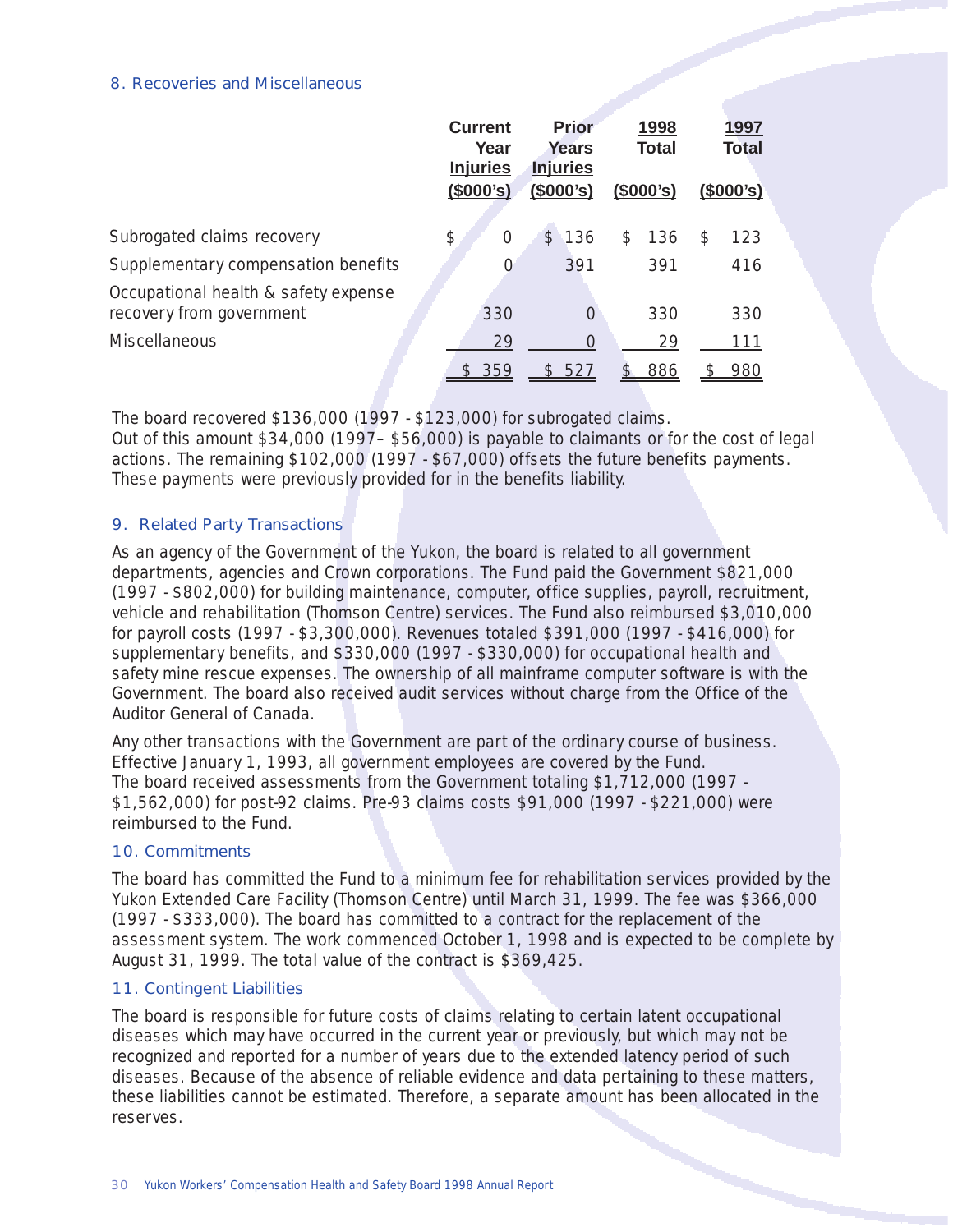#### 12. Administration and Prevention Expenses (\$000's)

|                                                  | <u>1998</u>    | <u>1997</u>    |
|--------------------------------------------------|----------------|----------------|
| Salaries & benefits                              | \$2,992        | \$3,175        |
| Consulting & professional                        | 1,161          | 641            |
| Amortization                                     | 254            | 229            |
| <b>Buildings</b>                                 | 174            | 214            |
| Computer systems                                 | 237            | 244            |
| Communications                                   | 108            | 123            |
| Automobile and travel                            | 158            | 159            |
| Printing and publications                        | 89             | 73             |
| Board expenses                                   | 244            | 146            |
| Staffing and recruitment                         | 72             | 48             |
| Furniture and equipment                          | 21             | 42             |
| Supplies and stationery                          | 27             | 44             |
| General administation                            | 44<br>\$5,581  | 38<br>\$5,176  |
| The net expenses have been allocated as follows: |                |                |
| Current year<br>Prior years                      | \$3,935<br>712 | \$3,407<br>830 |
|                                                  | 4,647          | 4,237          |
| Occupational health & safety                     | 934<br>\$5,581 | 939<br>\$5,176 |

#### 13. Uncertainty due to the Year 2000 Issue

The Year 2000 Issue arises because many computerized systems use two digits rather than four to identify a year. Date-sensitive systems may recognize the year 2000 as 1900 or some other date, resulting in errors when information using year 2000 dates is processed. In addition, similar problems may arise in some systems which use certain dates in 1999 to represent something other than a date. The effects of the Year 2000 Issue may be experienced before, on, or after January 1, 2000, and, if not addressed, the impact on operations and financial reporting may range from minor errors to significant systems failure which could affect an entity's ability to conduct normal business operations. Management has developed and is implementing a plan designed to identify and address the expected effects of the Year 2000 Issue on the board. As at December 31, 1998, the board has commenced the identification of computer systems that will require modification or replacement. An assessment of the readiness of third parties such as customers, suppliers and others is ongoing. However, it is not possible to be certain that all aspects of the Year 2000 Issue affecting the board, including those related to the efforts of customers, suppliers, or other third parties, will be fully resolved.

#### 14. Comparative figures

Certain 1997 figures, which are presented for comparative purposes, have been reclassified to conform with the current year presentation.